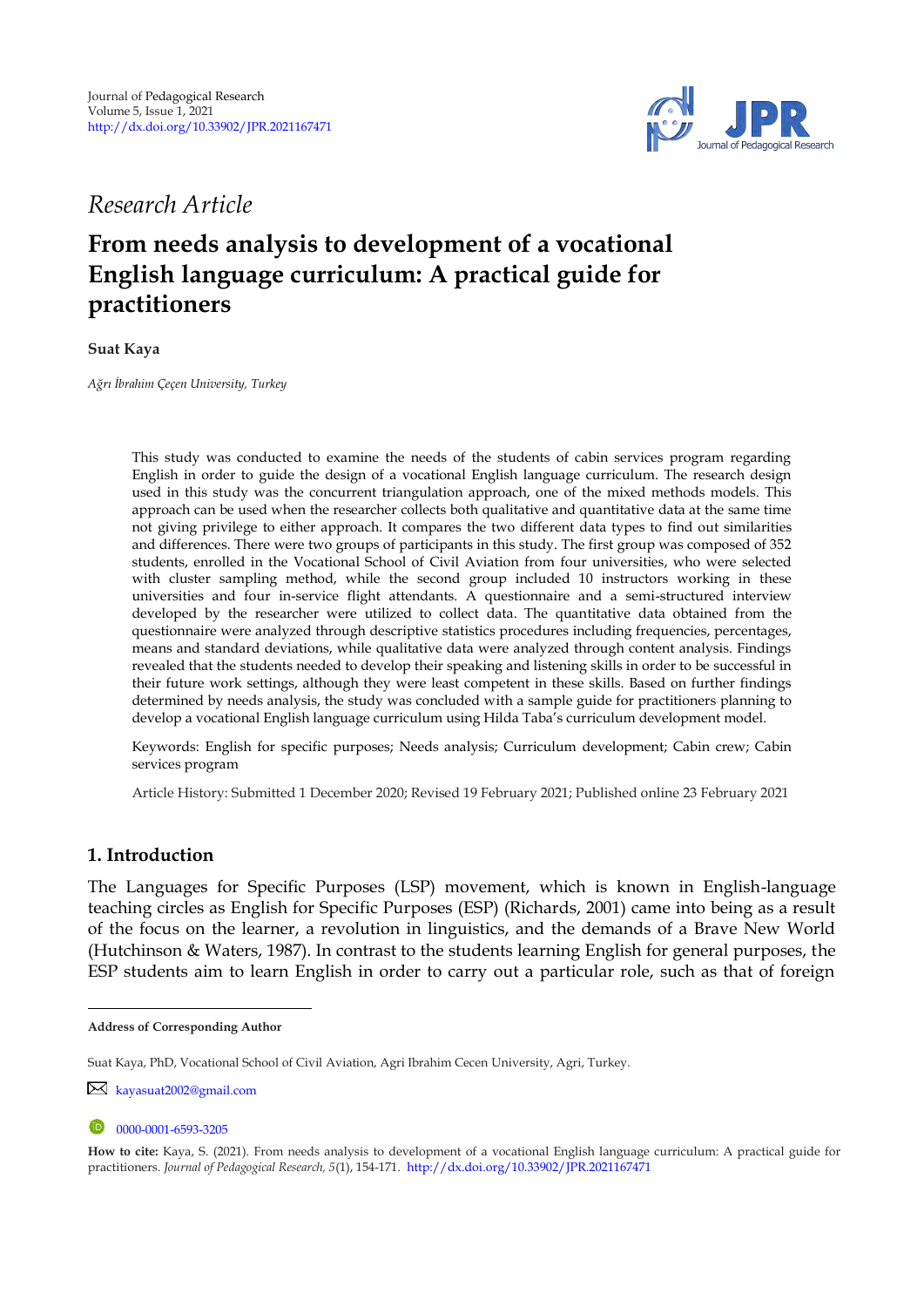student in an English-medium university, flight attendant, mechanic, or doctor (Richards, 2001).

"An important principle of ESP approaches to language teaching is that rather than a syllabus reflecting the general structure of English, the purposes for which a learner needs a language should be taken into account while planning an English course" (Richards, 2001, p. 32). As stated by Hutchinson and Waters (1987), ESP is an approach to language teaching in which all decisions with respect to content and method are based on the learners' reasons for learning. Therefore, ESP starts with an analysis of the learners' needs (Brindley, 1989; Richards, 2001), because once the needs of the learners are identified, the instructors can decide on how to help students to learn better and more easily (Dudley-Evans & St-John, 1998; Hutchinson & Waters, 1987; Nunan, 1988). "It is probably no exaggeration to say that needs assessment is seen in ESP as the foundation on which all other decisions are, or should be, made" (Belcher, 2006, p. 135), so no ESP courses should be conducted without needs analysis (Kaewpet, 2009).

Needs analysis, "the systematic collection and analysis of all subjective and objective information necessary to define and validate defensible curriculum purposes that satisfy the language learning requirements of students within the context of particular institutions that influence the learning and teaching situation" (Brown, 1995, p. 36), has often been used in foreign language education to find out the particular language skills that the students need and the particular challenges they encounter in the process of improving their language competence (Kikuchi, 2005; Taillefer, 2007; Xiao, 2006). It includes both the study of present needs (Richards, 2001) and potential needs (Chen, 2006; Kaur & Clarke, 2009).

As stated by Richards (2001), "different types of students have different language needs and what they are taught should be restricted to what they need" (p. 32), and "the problems are unique to specific learners in specific contexts and thus [they] must be carefully delineated and addressed with tailored-to-fit instruction" (Belcher, 2006, p. 135) which can determine the content of any course as well (Richards, 2001). To wrap up, needs analysis gives "learners a voice" (Belcher, 2006, p. 139) in ESP, which is very important for ESP research (Basturkmen & Lewis, 2002; Benesch, 1996, 1999; Berman & Cheng, 2001; Evans & Morrison, 2011a, 2011b; Evans & Green, 2007; Ferris,1998; Flowerdew & Miller, 1992; Hyland, 1997; Ivanic, 2006; Leki & Carson, 1994).

The students at Vocational School of Civil Aviation Department at a public university, where the researcher provides English instruction, are provided with a 3 class hours of English instruction course named as Aviation English for their future careers. However, there is no curriculum developed to satisfy their needs, yet. The aim of this research, in this sense, was to conduct a needs analysis which could be used to guide the design of an English curriculum for these ESP classes of cabin services program. When conducting needs analysis, Hutchinson and Waters (1987) suggest focusing on three subcategories which are (1) necessities referring to the language skills and knowledge students need to have in order to function effectively in a target situation; (2) wants referring to students' perceptions of what needs to be known; and (3) lacks referring to the gap between the students' target proficiency and their existing proficiency. In this respect, the following research questions were formulated to lead the study:

1. What are the contextual issues regarding the necessity and uses of English for students' future work domain?

2. What is the importance of four language skills for students' future work domain after graduation?

3. What are the students' perceptions of their proficiency level in the four language skills?

4. What are the students' perceptions of the difficulties encountered in the four language skills?

5. What kind of specific difficulties do the students encounter in four language skills?

6. What are instructors' and flight attendants' views about the use of English in civil aviation sector?

7. How can the findings determined by needs analysis be used to conclude with a guide for the design of an ESP curriculum for the target students?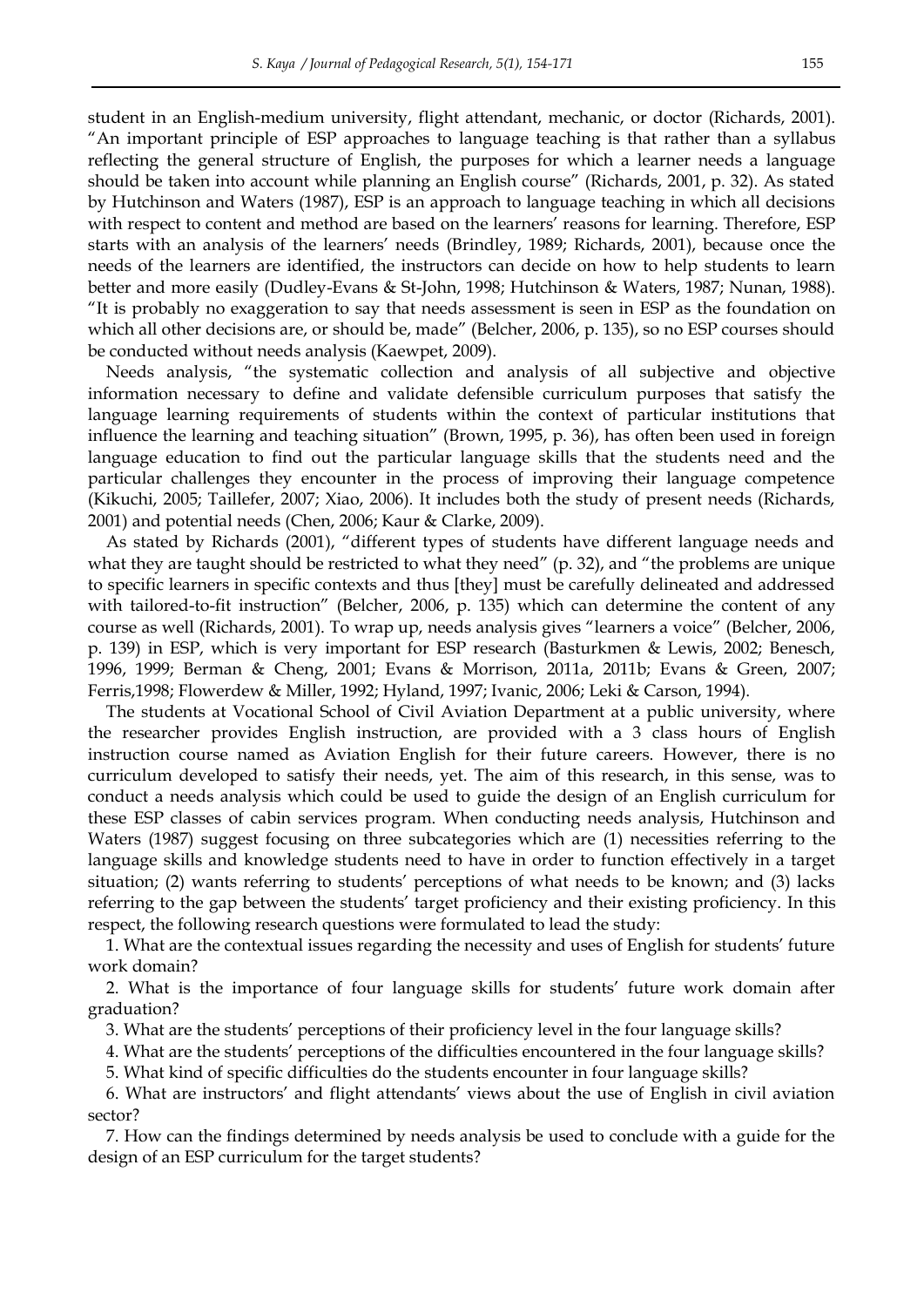### **1.1. Importance of the Study**

This study is significant in some aspects. First of all, "ESP teachers find themselves in a situation where they are expected to produce a course that exactly matches the needs of a group of learners, but are expected to do so with no, or very limited, preparation time" (Jones, 1990, p. 91). In this sense, an ESP practitioner is expected to have five key roles which include being a teacher, a course designer, materials provider, a collaborator, a researcher and an evaluator (Dudley-Evans & St. John, 1998). This study aims to go beyond needs analysis and it addresses the role of ESP practitioner as a teacher, a researcher, an evaluator and a course designer. In this respect, the findings of this study are expected to guide the designing process of an ESP curriculum for the students in this department. In addition, the procedures applied in the development process can be taken as a guide for the ones planning to develop a vocational English curriculum for different target groups as well.

Second, the studies in literature have mainly collected data from one university or context, which makes them unique cases. With inclusion of four universities, this is one of the unique studies gathering data from more than one university. Therefore, the findings can be thought to be more generalizable.

### **1.2. Literature Review**

When the studies conducted in ESP context are examined, it is seen that needs analysis has been conducted for students from various departments including health (e.g., Alfehaid, 2011; Ayas, & Kırkgöz, 2013; Chia et al., 1999; Gessesse, 2009; Lee, 1998; Mazdayasna, & Tahririan, 2008; Tasci, 2007), engineering (e.g., Alsamadani, 2017; Clement, & Murugavel, 2015; Fox, & Artemeva, 2017; Midoul, 2013; Moyo & Mann, 2018; Nguyen & Nguyen, 2017; Ulla & Winitkun, 2017), tourism (e.g., Buyukyavuz, 2006; Gokce, & Batman, 2015), Art and Design (Kaur & Khan, 2010) and business (e.g., Derado, 2015) which arrive at differing needs using the perspectives of the learners and instructors as data (Ali & Salih, 2013; Arik, 2002; Boran, 1994; Casanave & Hubbard, 1992; Jenkins et al., 1993; Johns, 1981; Moslemi et al., 2011). This literature review shows that students' need for language differ depending on the department; let alone even the studies conducted for the same target students yielded different results. These varieties can be taken as a prosperity of ESP field as they point to the uniqueness of the students' needs, which is actually the starting point of ESP curricula.

The research studies conducted for the students at the civil aviation department have been quite limited up to now. Especially, the literature, accessible to the researcher, lacks studies conducted for the students of cabin services program. Aviation English refers to "the language used by pilots, air traffic controllers, and other personnel associated with the aviation industry" (Moder, 2013, p. 227). However, Wang (2007) argues that Aviation English is not

…restricted to controller and pilot communications, [it] can also include the use of English relating to any other aspect of aviation: the language needed by pilots for briefings, announcements, and flight deck communication; language used by maintenance technicians, flight attendants, dispatchers, or managers and officials within the aviation industry." (p. 122).

Although the term includes "the language of airline mechanics, flight attendants, or ground service personnel, most research and teaching focus on the more specialized communication between pilots and air traffic controllers, often called radiotelephony" (Moder, 2013, p. 227). To illustrate, Sänne (1999), Nevile (2004), and Wyss-Bühlmann (2005) investigated the work-related contexts of controllers and the pilots; and provided detailed descriptions of the contexts (as cited in Moder, 2013). Likewise, Sullivan and Girginier (2002) focused on the use of discourse analysis in order to design materials for an ESP program in a Civil Aviation School in Turkey. The participants were Turkish controllers and pilots working at Ataturk International Airport. Interviews, observations and questionnaires were utilized to collect data. Depending on the findings, they designed some activities intended to focus on the practice of read backs and the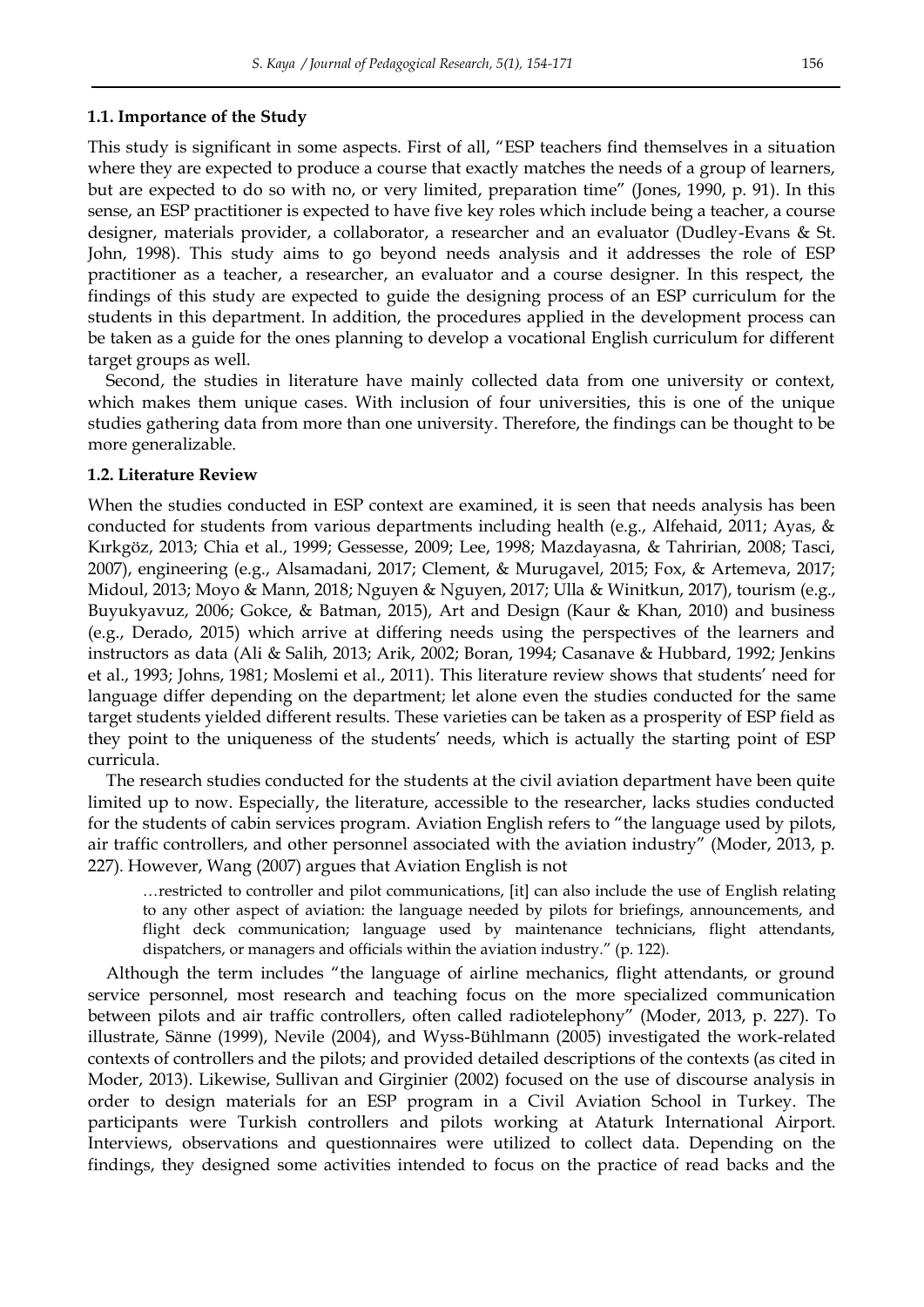pronunciation of numbers. These materials were also intended to solve miscommunication problems and improve comprehension among the parties.

What is to add, there are few studies focusing on other stakeholders in aviation sector. These studies have focused on just one dimension of ESP curriculum for Aviation English. Wang (2007), for example, focused on "aviation English curriculum development in the Chinese context" (p. 121). The researcher briefly mentioned the problems related to Aviation English including, for example, the negative influences of Grammar translation method which assigned a passive role to the learners. He/she concluded with an approach highlighting "phonetic and semantic contrasts" in order to teach vocabulary and pronunciation of Aviation English. In another study, Cutting (2011) elaborated on the English needs for ground staff at European airports. The aim was to develop some materials focusing on the basic English language patterns or features for the staff like bus drivers, security guards, catering staff and ground handlers. For this aim, she conducted observations to examine dialogues taking place between these participants. She concluded with some dialogues necessary for different groups of learners.

### **2. Method**

### **2.1. Research Design**

The research design used in this study is the concurrent triangulation approach, which is one of the mixed methods models. This approach can be used when "the researcher collects both quantitative and qualitative data concurrently and then compares the two databases to determine if there is convergence, differences, or some combination" (Creswell, 2009, p. 213). To mention some characteristics of this approach, the weight is equal between the two data types; hence one type of data can be transformed into the other in order to compare the results more easily; and these data are mixed in the discussion sections (Creswell, 2009). In this study, a questionnaire and a semi-structured interview were utilized. The qualitative data obtained from interviews were used to compare the quantitative results gained from the questionnaire in order to arrive at "wellvalidated and substantiated findings" (Creswell, 2009, p. 213-214).

### **2.2. Participants**

Table 1

There were two groups of participants in this study. The first group included the students enrolled in Vocational School of Civil Aviation from four universities, while the second group included the instructors working at those universities and in-service flight attendants. As stated by Gall et al. (2003), sample size is important for generalizability of research findings. At least 100 participants are accepted to be enough for descriptive studies and the researchers can try to reach the biggest sample size they can depending on the time and energy they have (Fraenkel et al., 2012), which can increase reliability of the research (Cohen et al., 2007). For this study, 352 students who were selected from four universities through cluster sampling method constituted the sample. Demographic characteristics of the students are summarized in Table 1.

|             | Categories     |     | %    | М    |
|-------------|----------------|-----|------|------|
| Gender      | Male           | 164 | 46.6 |      |
|             | Female         | 188 | 53.4 |      |
| Age         |                |     |      | 19.5 |
| Program     | Cabin Services | 352 | 100  |      |
| Grade Level | First          | 192 | 54.5 |      |
|             | Second         | 160 | 45.5 |      |

*Demographic characteristics of the students* 

As seen in the table, the sample included 188 females (53.4%) and 164 males (46.6%). The average age of the participants was found to be 19.5. All participants were students at the cabin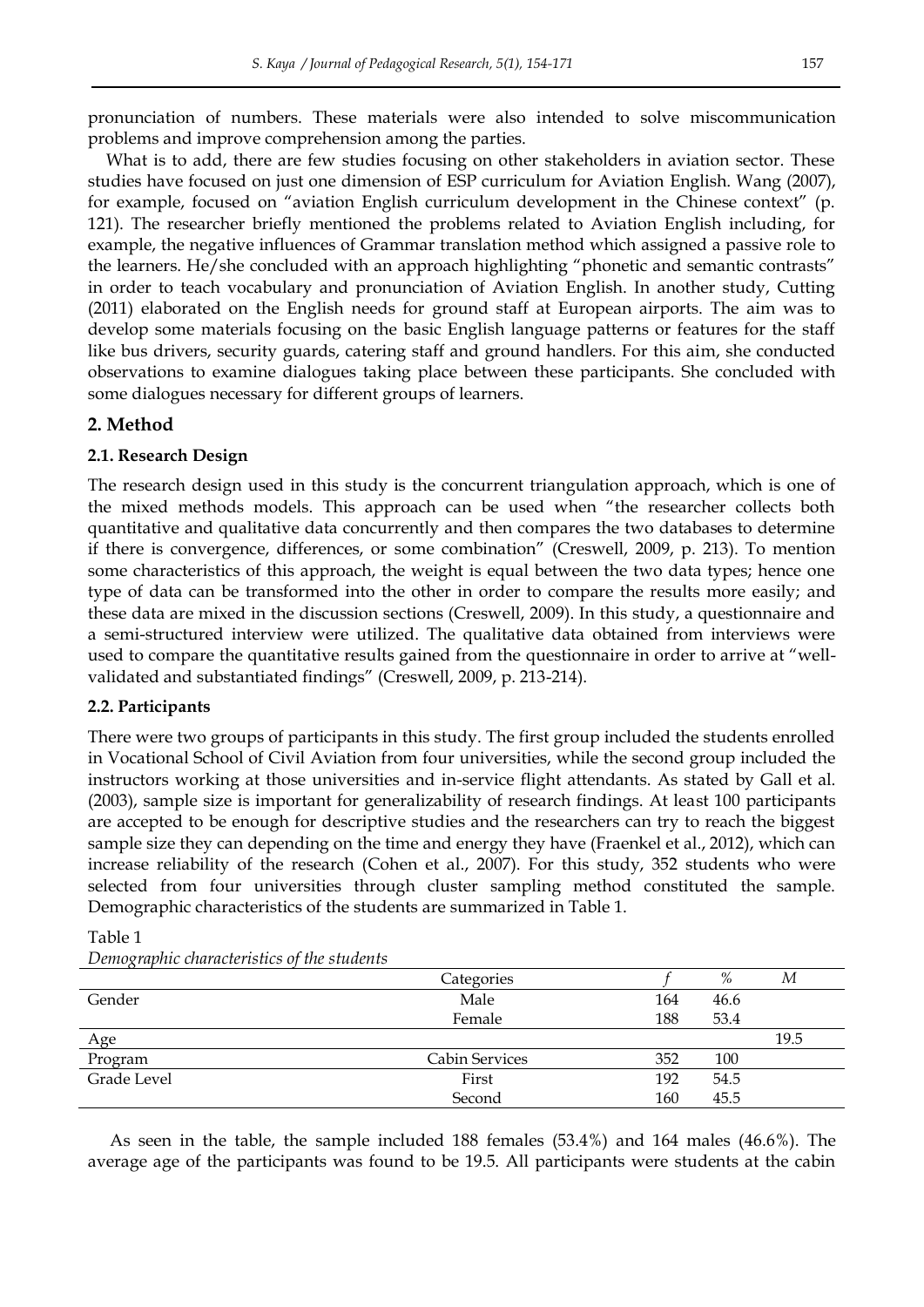services program. Last, 192 students (54.5%) were at the first, while 160 (45.5%) were at the second grade level.

On the other hand, the second group, which included 10 instructors working at those universities, was selected on the basis of willingness. There were six females (i2, i3, i6, i8, i9, i10) and four males (i1, i4, i5, i7) in the sample of instructors. The average age was found to be 29.7, while they had 8.5 years of experience in teaching on average. Meanwhile, there were two female (FA3, FA4) and two male flight attendants (FA1, FA2). The average age was found to be 32.6, while they had 10 years of working experience on average.

### **2.3. Data Collection Tools**

The researcher developed a semi-structured interview and a questionnaire to collect data. During the development process of the questionnaire, the related literature (Boran, 1994; Gessesse, 2009; Richards, 2001) was examined in detail. The items selected from the related literature were collected in a pool, and then the most suitable items were chosen for this study. 47 items were selected at the beginning, then they were sent to experts from English language teaching department so as to take views in order to measure the questionnaire's content validity. As a result of expert opinions, necessary changes were applied to the questionnaire in terms of its shape and wording of the items. For example, the first draft of the questionnaire consisted of 47 items; however, some items were combined and deleted or restated according to expert opinions. In addition, the format of the questionnaire was changed and some instructions were reworded based on these opinions. Afterwards, five students were requested to read the questionnaire to examine the questionnaire's face-related validity. The results indicated that the items were understood as intended. At the end, the questionnaire was pilot tested with 57 students to measure its reliability, which yielded .91 Cronbach's alpha value.

At the end of all these procedures, the questionnaire consisted of three sections; the first section included items about demographic characteristics of the students, the second one was composed of items regarding contextual issues of the use of English, and the third section had 41 items about students' needs including their necessities, wants and lacks. The third section of the questionnaire had seven sub-sections which were named as importance of four language skills for students' future work domain, students' proficiency levels in four language skills, frequency of difficulties experienced in four language skills, students' perceptions of their speaking difficulties, students' perceptions of their listening difficulties, students' perceptions of their reading difficulties and students' perceptions of their writing difficulties. All subsections except for contextual issues were modelled on a five-point Likert scale. In these scales, depending on the data, the students were asked to rate the level of frequency, importance or competence by rating each item on the fivepoint scales based on the data such as "1- never, 2- rarely, 3- sometimes, 4- often, 5- always"; "1 very incompetent, 2- incompetent, 3- moderately competent, 4- competent, 5- very competent"; and "1- very unimportant, 2- unimportant, 3- moderately important, 4- important, 5- very important".

On the other hand, the semi-structured interview had three parts. In the first part, there were items about their demographic characteristics, while the second part included similar items about the contextual issues regarding the necessity and uses of English for students' future work domain like the second section of the student questionnaire. The last part, on the other hand, included four open-ended questions which were asked to examine their views about the necessity of English for these students' future work domain, the importance of specific language skills for the students' future work domain, specific language patterns, and the types of duties in students' future work domain.

### **2.4. Data Collection Process**

The Ethics Committee/Board approval for this study was obtained from Scientific Research Ethics Committee of Agri Ibrahim Cecen University in 08/09/2020 numbered 113. No ethical considerations were violated in this study. Upon the approval, data collection process began with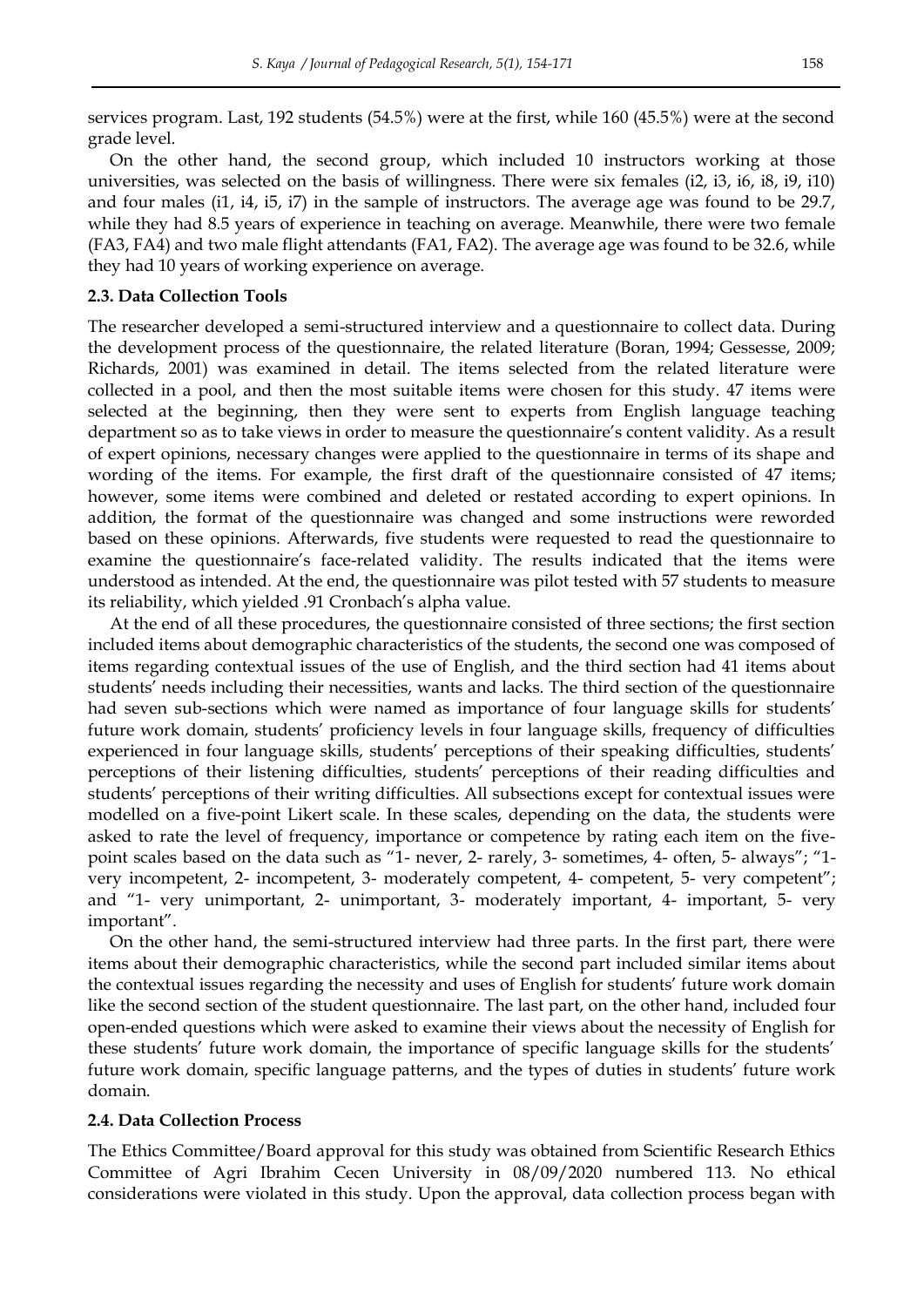quantitative data collection from the students and continued with qualitative data collection from other participants. The students at the university where the researcher worked completed the questionnaire during a course, while the students from other universities completed it via an online form of the questionnaire. The same procedure worked in the process of gathering qualitative data. To this connection, the instructors working in the same university as the researcher were interviewed in the researcher's room, and each interview lasted for an average of 32 minutes. On the other hand, the instructors from other universities and flight attendants were interviewed through an online communication system.

# **2.5. Data Analysis**

As aforementioned, both qualitative and quantitative data were collected. The quantitative data obtained through the questionnaire were analyzed using descriptive statistics procedures including percentages, frequencies, means and standard deviations. On the other hand, content analysis technique was utilized to analyze the qualitative data. Further, the results of qualitative data analysis were transformed into quantitative data using percentages and frequencies in order to compare the two types of data more conveniently. In order to measure the reliability of the qualitative data analysis, one of the interviews was selected randomly and it was sent to two independent experts in qualitative research methodologies in order to measure the intercoder reliability. The intercoder reliability was measured by the formula suggested by Miles and Huberman (1994, p. 64) and it yielded a value of 84% which satisfied reliability of qualitative data analysis.

# **3. Results**

As data were collected from different participants, the findings have been reported under different subheadings. These findings have been compared and converged in the discussion part.

# **3.1. Quantitative Findings Based on the Perceptions of the Students**

The findings with respect to the first research question, which was asked to find out the contextual issues regarding the necessity and uses of English for students' future work domain, are presented in Table 2.

# Table 2

*Students' views about contextual issues regarding the necessity and uses English for their future work domain* 

|                             | Categories                     |     | %             |
|-----------------------------|--------------------------------|-----|---------------|
| Necessity of English in     | Yes                            | 352 | 100           |
| <b>Aviation Sector</b>      | No                             | 0   | $\theta$      |
| The aim for                 |                                |     |               |
| learning English            | For future career              | 298 | 84.7          |
|                             | For future education           | 54  | 15.3          |
| Future job settings         | Airport                        | 338 | 96            |
|                             | Business office                | 2   | .6            |
|                             | Travel agency                  | 10  | 2.8           |
|                             | Hotel, motel, café, restaurant | 1   | .3            |
|                             | School                         | 1   | $\mathcal{A}$ |
| <b>Future Interlocutors</b> | Native English                 | 12  | 3.4           |
|                             | Non-native English             | 20  | 5.7           |
|                             | Both                           | 320 | 90.9          |
| Channel of communication    | Face to face conversations     | 262 | 74.4          |
| in their future careers     | Phone conversations            | 54  | 15.3          |
|                             | Radio contact                  | 36  | 10.3          |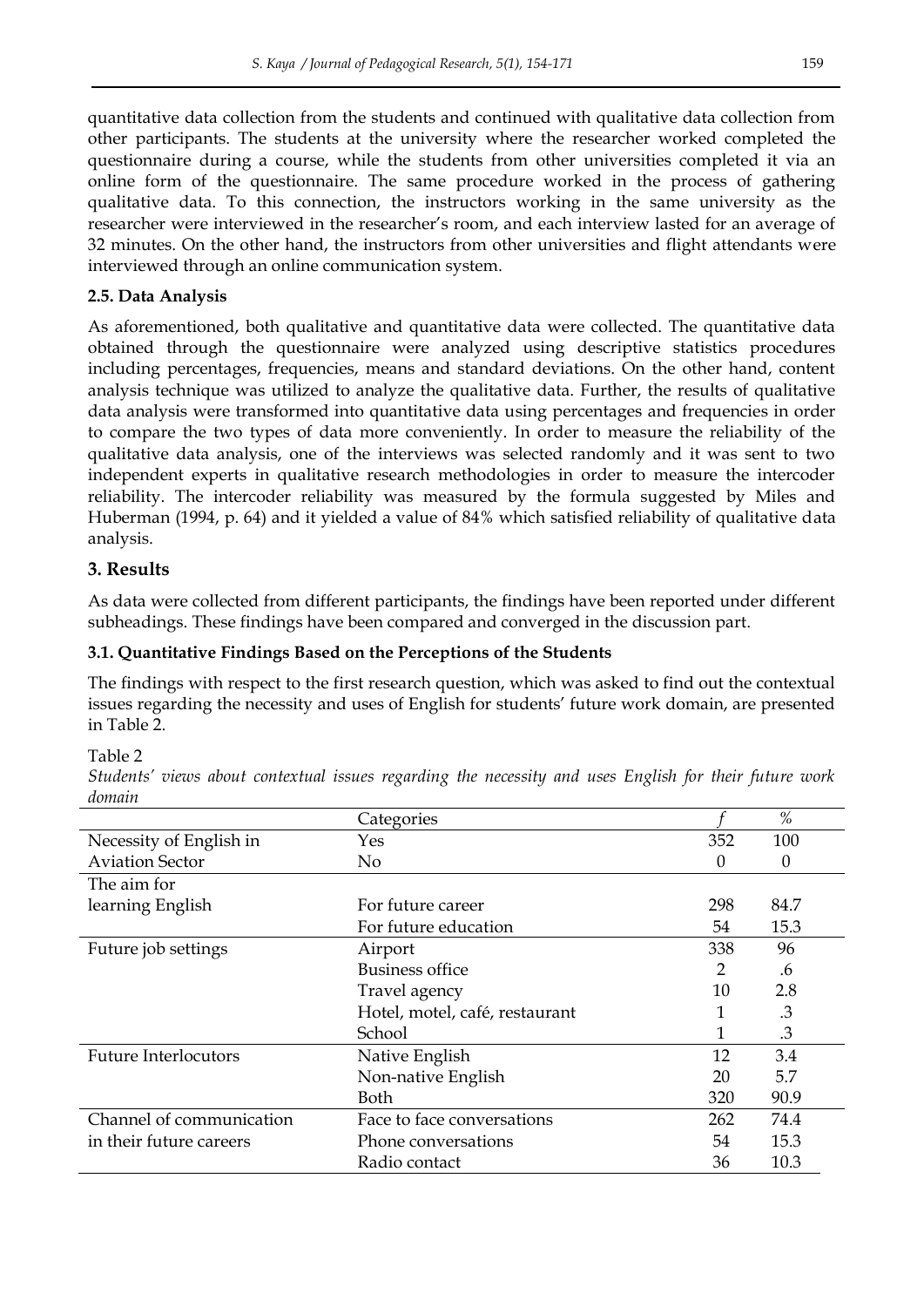As seen in the table, all students (*n*= 352) reported that English was necessary in aviation sector, and a great majority of them (84.7%) aimed to learn English for their future career, while some (15.3%) aimed to learn English for their future education. With respect to their future job settings, the airport was reported to be their most likely job setting (96%), while travel agency (2.8%), business office (.6%), hotel, motel, café, restaurant (.3%) and school (.3%) were also reported to be among their other likely job settings in the future. Regarding their future interlocutors, a vast majority (90.9%) reported that they would speak to both native and non-native speakers of English. Lastly, according to the findings with respect to the channel of communication in their future careers, face to face conversations (74.4%) were ranked as the mostly used channel of communication, while phone conversations (15.3%), and radio contact (10.3%) were counted as others. These findings indicate that English is vital for this sample of students who learn it for their future career. That is because, they will have to work mainly in an airport where there will be passengers using both native and non-native English.

Table 3 presents the findings with respect to the importance of four language skills for students' future work domain after graduation. As seen in the table, the most important language skill was reported to be speaking skills (*M*= 4.79, *SD*=.64), which was followed by listening skills (*M*= 4.52, *SD*=.71). On the other hand, writing (*M*= 3.16, *SD*=1.5), and reading skills (*M*= 3.12, *SD*=1.5) were reported to have less importance for their future work domain.

| <i>ownewo</i><br>perceptions of the importance of the four tanguage sams for their fature work aomain |     |           |     |           |                           |           |     |      |      |             |      |     |
|-------------------------------------------------------------------------------------------------------|-----|-----------|-----|-----------|---------------------------|-----------|-----|------|------|-------------|------|-----|
|                                                                                                       |     | Verv      |     | Important | Moderately<br>Unimportant |           |     |      | Verv |             |      |     |
|                                                                                                       |     | Important |     |           |                           | Important |     |      |      | Unimportant |      |     |
| Skills                                                                                                |     | %         |     | %         |                           | %         |     | %    |      | %           | М    | SD  |
| 1.Reading                                                                                             |     |           | b   | 1.7       | 30                        | 8.5       | 106 | 30.1 | 210  | 59.7        | 3.12 | 1.5 |
| 2. Writing                                                                                            | 6   |           | 134 | 38.1      | 46                        | 13.1      | 42  | 11.9 | 124  | 35.2        | 3.16 | 1.5 |
| 3. Speaking                                                                                           | 156 | 44.3      | 72  | 20.5      | 72                        | 20.5      | 8   | 2.3  | 44   | 12.5        | 4.79 | .64 |
| 4. Listening                                                                                          | 106 | 30.1      | 122 | 34.7      | 72                        | 20.5      | 12  | 3.4  | 40   | 11.4        | 4.52 | .71 |

*Students' perceptions of the importance of the four language skills for their future work domain*

The findings regarding the students' proficiency levels in four language skills are presented in Table 4. According to these findings, students were most competent in reading skills (*M= 3.30*, *SD=.99*), while they were least competent in speaking skills (M= 2.34, SD=1.16).

### Table 4

Table 3

*Students' perceptions of their proficiency level in the four language skills* 

|              |    |           |           |      |     |            | 0<br>$\rightarrow$ |             |      |             |      |           |
|--------------|----|-----------|-----------|------|-----|------------|--------------------|-------------|------|-------------|------|-----------|
|              |    | Very      | Competent |      |     | Moderately |                    | Incompetent | Verv |             |      |           |
|              |    | Competent |           |      |     | Competent  |                    |             |      | Incompetent |      |           |
| Skills       |    | %         |           | %    |     | %          |                    | %           |      | $\%$        | М    | <i>SD</i> |
| 1. Reading   | 14 | 4         | 58        | 16.5 | 124 | 35.2       | 120                | 34.1        | 36   | 10.2        | 3.30 | .99       |
| 2. Writing   | 26 | 7.4       | 78        | 22.2 | 156 | 44.3       | 62                 | 17.6        | 30   | 8.5         | 2.98 | 1.02      |
| 3. Speaking  | 20 | 5.7       | 40        | 11.4 | 76  | 21.6       | 120                | 34.1        | 96   | 27.3        | 2.34 | 1.16      |
| 4. Listening | 22 | 6.3       | 38        | 10.8 | 98  | 27.8       | 166                | 47.2        | 28   |             | 2.60 | .99       |

As can be seen in Table 3 and 4, although proficiency in speaking and listening skills is more important for these students, they reported them as the areas in which they are least competent.

Table 5 presents findings with respect to the frequency of the difficulties encountered by the students in four language skills. The table indicated that students had difficulty in speaking skills most frequently (*M*= 4.06, *SD*=1.08), while they encountered difficulties in reading skills least frequently (*M*= 2.77, *SD*=1.08). These findings support the preceding findings presented and reported through Table 3 and 4.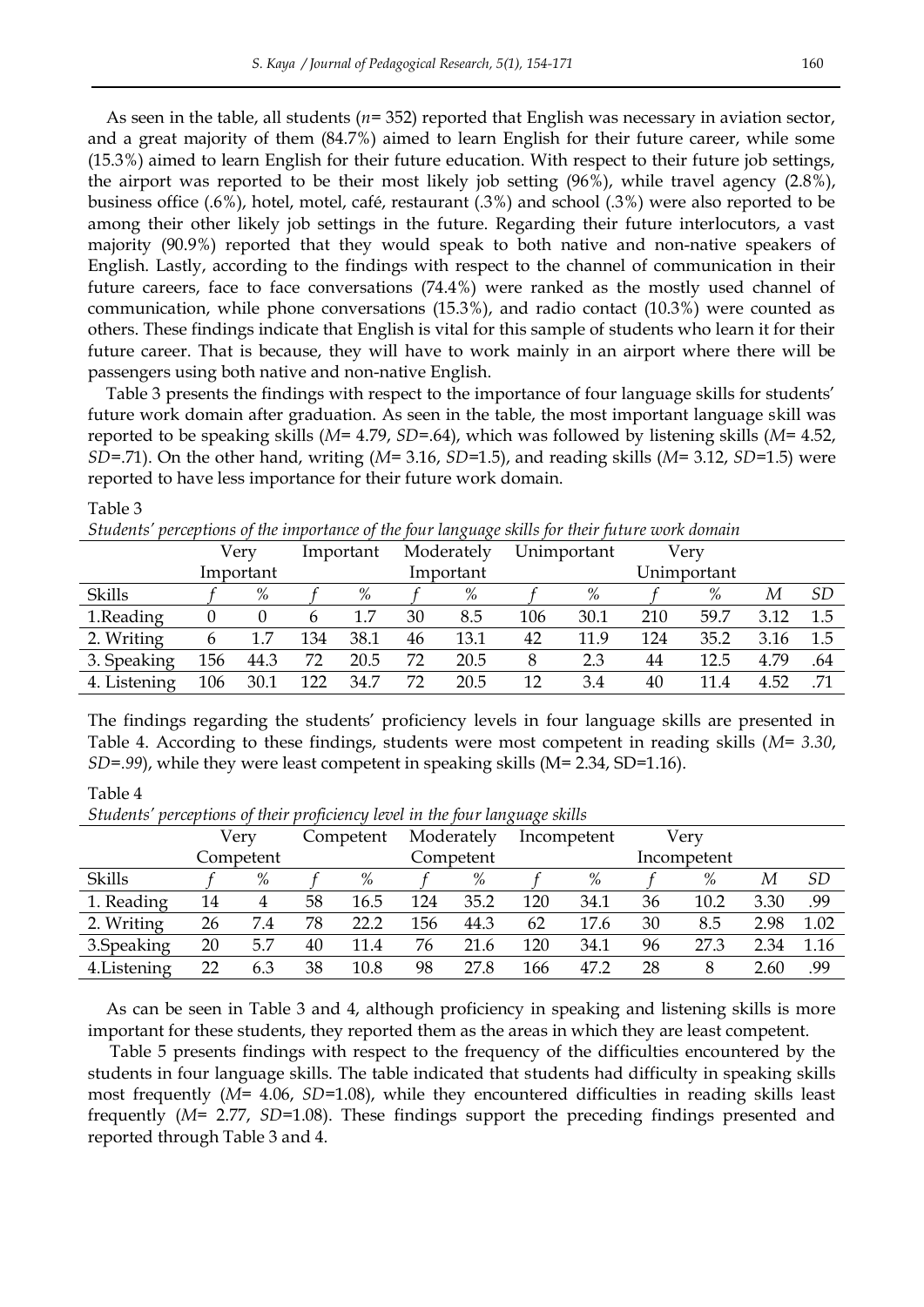| 1.0010000000000<br>$\mathbf{v}$<br>tufficultus checumicien in four uniquinge shine |     |        |     |       |     |           |     |        |    |       |      |      |
|------------------------------------------------------------------------------------|-----|--------|-----|-------|-----|-----------|-----|--------|----|-------|------|------|
|                                                                                    |     | Always |     | Often |     | Sometimes |     | Seldom |    | Never |      |      |
| <b>Skills</b>                                                                      |     | %      |     | %     |     | %         |     | $\%$   |    | $\%$  | М    | SD   |
| 1. Reading                                                                         | 28  |        | 54  | 15.3  |     | 33        | 116 | 33     | 38 | 10.8  | 2.77 | 1.08 |
| 2. Writing                                                                         | 32  | 9.1    | 102 | 29    | 120 | 34.1      | 68  | 19.3   | 30 | 8.5   | 3.11 | 1.09 |
| 3. Speaking                                                                        | 166 | 47.2   | 84  | 23.9  | 70  | 19.9      | 22  | 6.3    | 10 | 2.8   | 4.06 | 1.08 |
| 4. Listening                                                                       | 40  | 11.4   | 204 | 58    | 80  | 22.7      | 16  | 4.5    | 12 | 3.4   | 3.69 | .86  |

Table 5 *The frequency of difficulties encountered in four language skills* 

After the above analyses, particular difficulties encountered in four language skills were investigated. While reporting these findings, the number and percentage of the students who reported the frequency of a difficulty as "always or often" were summed up, likewise the number and percentage of the participants who reported the frequency as "seldom or never" were summed up.

Table 6 presents the findings regarding the particular difficulties the students encounter in speaking skills. As seen in this table, the students had difficulty in "wording what they wanted to say quickly enough" most frequently (*M*= 4.06, *SD*=1.08), while they had difficulty in "knowing how to say something in English" least frequently (*M*= 2.77, *SD*=.83). Still, it is possible to state that the students had difficulty in almost all items regarding speaking skills.

#### Table 6

*Students' perceptions of their speaking difficulties* 

|                                | $\circ$<br>Often<br>Always |      |     | Sometimes | Seldom |      | Never |                |    |                |      |                |
|--------------------------------|----------------------------|------|-----|-----------|--------|------|-------|----------------|----|----------------|------|----------------|
| How often do the following     |                            | $\%$ |     | %         |        | %    |       | %              |    | $\%$           | M    | SD <sub></sub> |
| happen to you?                 |                            |      |     |           |        |      |       |                |    |                |      |                |
| 1. Have difficulty giving oral | 72                         | 20.5 | 98  | 27.8      | 156    | 44.3 | 12    | 3.4            | 14 | 4              | 3.57 | .98            |
| presentations.                 |                            |      |     |           |        |      |       |                |    |                |      |                |
| 2. Have trouble wording        | 96                         | 27.3 | 154 | 43.8      | 80     | 22.7 | 14    | $\overline{4}$ | 8  | 2.3            | 3.90 | .93            |
| what you want to say           |                            |      |     |           |        |      |       |                |    |                |      |                |
| quickly enough.                |                            |      |     |           |        |      |       |                |    |                |      |                |
| 3. Worry about saying          | 120                        | 34.1 | 126 | 35.8      | 62     | 17.6 | 26    | 7.4            | 18 | 5.1            | 3.86 | 1.12           |
| something in case you make     |                            |      |     |           |        |      |       |                |    |                |      |                |
| a mistake in your English.     |                            |      |     |           |        |      |       |                |    |                |      |                |
| 4. Not know how to say         | 134                        | 38.1 | 46  | 13.1      | 152    | 43.2 | 12    | 3.4            | 8  | 2.3            | 2.77 | .83            |
| something in English.          |                            |      |     |           |        |      |       |                |    |                |      |                |
| 5. Not know the best way to    | 74                         | 21   | 126 | 35.8      | 74     | 21   | 64    | 18.2           | 14 | $\overline{4}$ | 3.28 | 1.11           |
| say something in English.      |                            |      |     |           |        |      |       |                |    |                |      |                |
| 6. Have difficulty with your   | 100                        | 28.4 | 118 | 33.5      | 58     | 16.5 | 56    | 15.9           | 20 | 5.7            | 3.09 | 1.15           |
| pronunciation of words.        |                            |      |     |           |        |      |       |                |    |                |      |                |
| 7. Have difficulty             | 72                         | 20.5 | 158 | 44.9      | 68     | 19.3 | 8     | 2.3            | 46 | 13.1           | 3.23 | .98            |
| remembering the English        |                            |      |     |           |        |      |       |                |    |                |      |                |
| equivalent of the word I       |                            |      |     |           |        |      |       |                |    |                |      |                |
| want to say.                   |                            |      |     |           |        |      |       |                |    |                |      |                |

The findings with respect to the particular difficulties the students encountered in listening skills are presented in Table 7. As seen in the table, the students had difficulty in "understanding fast conversations" most frequently (*M*= 4.05, *SD*=1.02), while they had difficulty in "remembering the Turkish equivalent of the words they heard" least frequently (*M*= 3.32, *SD*=.78). These findings are similar to the preceding table indicating that the students had difficulty in almost all items regarding listening skills.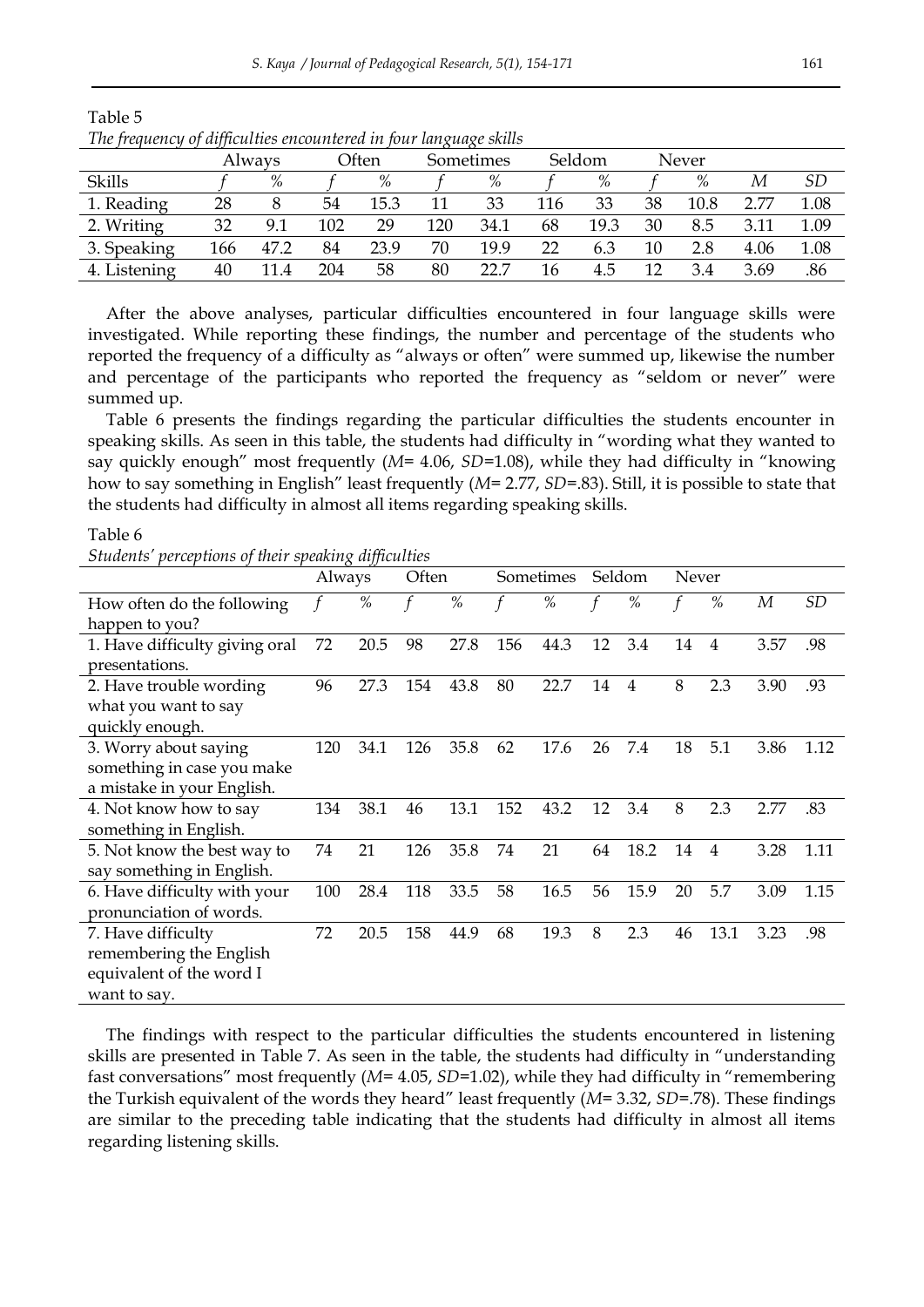Table 7 *Students' perceptions of their listening difficulties*

|                                 | Often<br>Always |      |     | Sometimes |     | Seldom |    | Never |          |          |      |      |
|---------------------------------|-----------------|------|-----|-----------|-----|--------|----|-------|----------|----------|------|------|
| I have trouble in               |                 | %    |     | %         |     | %      |    | %     |          | %        | М    | SD   |
| 1.understanding lengthy         | 48              | 13.6 | 148 | 42        | 124 | 35.2   | 24 | 6.8   | 8        | 2.3      | 3.58 | .89  |
| descriptions of English.        |                 |      |     |           |     |        |    |       |          |          |      |      |
| 2.understanding spoken          | 42              | 11.9 | 114 | 32.4      | 130 | 36.9   | 58 | 16.5  | 8        | 2.3      | 3.35 | .97  |
| instructions.                   |                 |      |     |           |     |        |    |       |          |          |      |      |
| 3.understanding informal        | 70              | 19.9 | 160 | 45.5      | 76  | 21.6   | 38 | 10.8  | 8        | 2.3      | 3.70 | .98  |
| English.                        |                 |      |     |           |     |        |    |       |          |          |      |      |
| 4. understanding the subject    | 80              | 22.7 | 86  | 24.4      | 114 | 32.4   | 72 | 20.5  | $\theta$ | 0        | 3.49 | 1.08 |
| matter of a talk.               |                 |      |     |           |     |        |    |       |          |          |      |      |
| 5.understanding fast            | 136             | 38.6 | 144 | 40.9      | 32  | 9.1    | 32 | 9.1   | 8        | 2.3      | 4.05 | 1.02 |
| conversations.                  |                 |      |     |           |     |        |    |       |          |          |      |      |
| 6. remembering the Turkish      | 24              | 6.8  | 110 | 31.3      | 174 | 49.4   | 44 | 12.5  | $\Omega$ | $\Omega$ | 3.32 | .78  |
| equivalent of the words I hear. |                 |      |     |           |     |        |    |       |          |          |      |      |
| 7. understanding the grammar    | 62              | 17.6 | 76  | 21.6      | 158 | 44.9   | 44 | 12.5  | 12       | 3.4      | 3.38 | 1.02 |
| people use.                     |                 |      |     |           |     |        |    |       |          |          |      |      |
| 8. understanding conversations  | 104             | 29.5 | 124 | 35.2      | 104 | 29.5   | 12 | 3.4   | 8        | 2.3      | 3.86 | .96  |
| in different accents.           |                 |      |     |           |     |        |    |       |          |          |      |      |

Table 8 presents the findings related to the students' perceptions of the reading difficulties they encountered. As seen in the table, the students had difficulty in "scanning" (*M= 3.47*, *SD=1.06*) and "understanding a text due to lack of vocabulary knowledge" most frequently (*M= 3.47, SD=1.09*), while they had difficulty in "understanding a text due to lack of grammar knowledge" least frequently (*M= 3.11*, *SD=1.05*).

#### Table 8

*Students' perceptions of their reading difficulties*

|                                |    | Always |     | Often |     | Sometimes |    | Seldom |          | Never    |      |           |
|--------------------------------|----|--------|-----|-------|-----|-----------|----|--------|----------|----------|------|-----------|
| I have trouble in              |    | %      |     | %     |     | %         |    | %      |          | %        | М    | <i>SD</i> |
| 1. understanding the main      | 50 | 14.2   | 98  | 27.8  | 126 | 35.8      | 64 | 18.2   | 14       | 4        | 3.30 | 1.05      |
| points of text.                |    |        |     |       |     |           |    |        |          |          |      |           |
| 2. skimming.                   | 78 | 22.2   | 78  | 22.2  | 136 | 38.6      | 40 | 11.4   | 20       | 5.7      | 3.44 | 1.12      |
| 3. guessing unknown words in   | 46 | 13.1   | 94  | 26.7  | 142 | 40.3      | 70 | 19.9   | $\Omega$ | $\Omega$ | 3.33 | .94       |
| a text.                        |    |        |     |       |     |           |    |        |          |          |      |           |
| 4. scanning.                   | 74 | 21     | 90  | 25.6  | 124 | 35.2      | 56 | 15.9   | 8        | 2.3      | 3.47 | 1.06      |
| 5. understanding a text due to | 50 | 14.2   | 54  | 15.3  | 146 | 41.5      | 90 | 25.6   | 12       | 3.4      | 3.11 | 1.05      |
| lack of grammar knowledge.     |    |        |     |       |     |           |    |        |          |          |      |           |
| 6.understanding a text due to  | 66 | 18.8   | 118 | 33.5  | 98  | 27.8      | 56 | 15.9   | 14       | 4        | 3.47 | 1.09      |
| lack of vocabulary knowledge.  |    |        |     |       |     |           |    |        |          |          |      |           |
| 7.general reading              | 32 | 9.1    | 100 | 28.4  | 124 | 35.2      | 90 | 25.6   | 6        | 1.7      | 3.18 | .97       |
| comprehension.                 |    |        |     |       |     |           |    |        |          |          |      |           |

Table 9 shows the findings regarding students' perceptions of the writing difficulties they encountered. As seen, the students had difficulty in "expressing ideas appropriately" most frequently (*M*= 3.48, *SD*=1.17), while they had difficulty in "using appropriate vocabulary" least frequently (*M*= 3.22, *SD*=.93).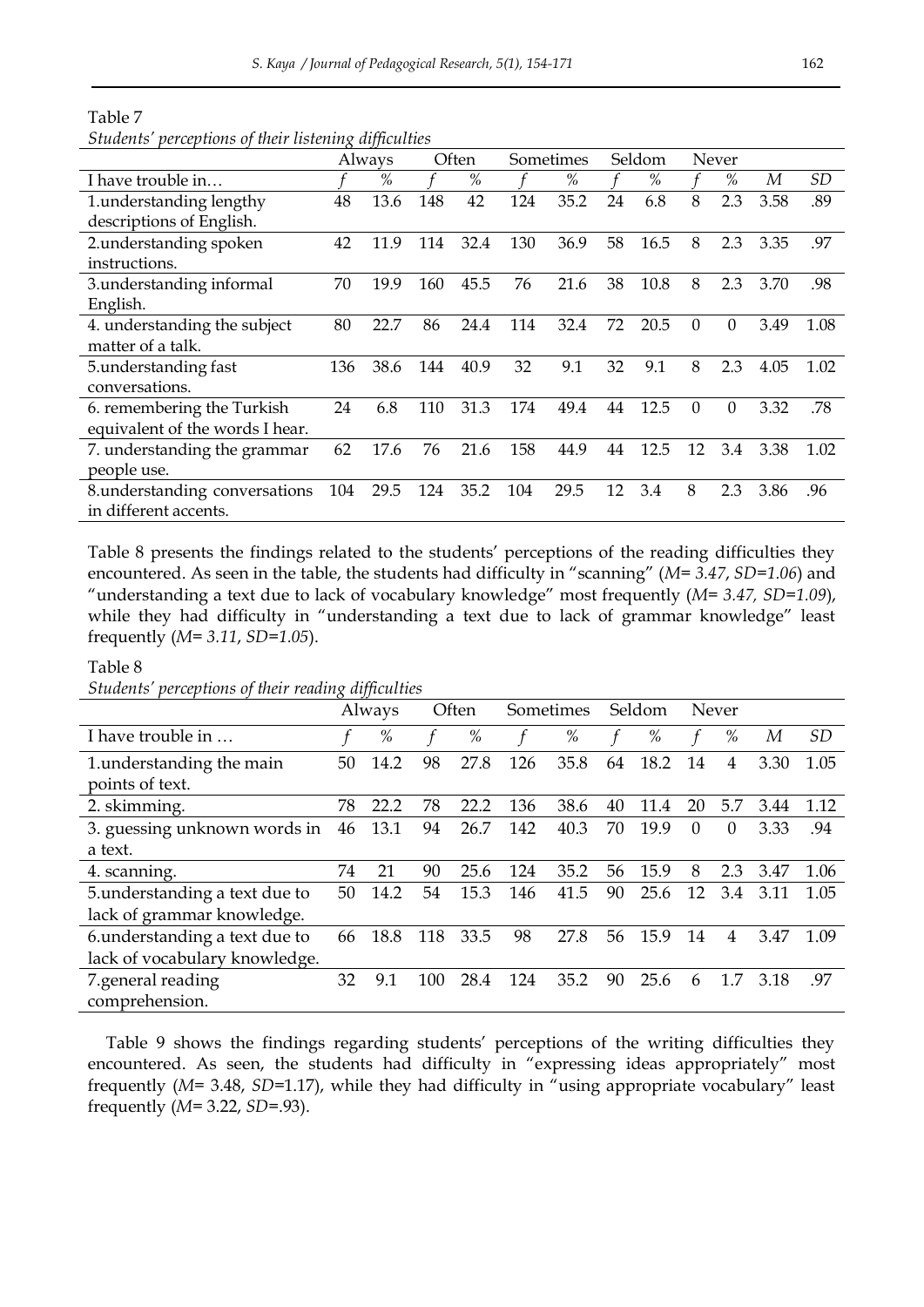| $\sim$<br>.                  |    |        |     |       |     |           |    |           |    |       |      |           |
|------------------------------|----|--------|-----|-------|-----|-----------|----|-----------|----|-------|------|-----------|
|                              |    | Always |     | Often |     | Sometimes |    | Seldom    |    | Never |      |           |
| I have trouble in            |    | %      |     | %     |     | %         |    | %         |    | %     | М    | <i>SD</i> |
| 1. using correct punctuation | 48 | 13.6   | 102 | 29    | 126 | 35.8      | 52 | 14.8      | 24 | 6.8   | 3.28 | 1.09      |
| and spelling.                |    |        |     |       |     |           |    |           |    |       |      |           |
| 2.structuring sentences.     | 30 | 8.5    | 126 | 35.8  | 124 | 35.2      | 60 | 17        | 12 | 3.4   | 3.29 | .96       |
| 3.using appropriate          | 24 | 6.8    | 116 | 33    | 138 | 39.2      | 62 | 17.<br>.6 | 12 | 3.4   | 3.22 | .93       |
| vocabulary.                  |    |        |     |       |     |           |    |           |    |       |      |           |
| 4.organizing paragraphs.     | 76 | 21.6   | 120 | 34.1  | 74  | 21        | 62 | 17.6      | 20 | 5.7   | 3.48 | 1.17      |
| 5. expressing ideas          | 58 | 16.5   | 140 | 39.8  | 102 | 29        | 46 | 13.1      | 6  | 1.7   | 3.56 | .97       |
| appropriately.               |    |        |     |       |     |           |    |           |    |       |      |           |
| 6. developing ideas.         | 62 | 17.6   | 76  | 21.6  | 128 | 36.4      | 60 | 17        | 26 | 7.4   | 3.25 | 1.15      |
| 7. expressing what I want to | 44 | 12.5   | 128 | 36.4  | 110 | 31.3      | 40 | 11.4      | 30 | 8.5   | 3.33 | 1.10      |
| say clearly.                 |    |        |     |       |     |           |    |           |    |       |      |           |

Table 9 *Students' perceptions of their writing difficulties*

Based on the findings presented in Table 8 and 9, it is possible to state that the students have difficulty in reading and writing skills as well, however they do not encounter those difficulties as frequently as the ones encountered in listening and speaking skills.

#### **3.2. Qualitative Findings Based on the Views of the Instructors and Flight Attendants**

As aforementioned, a parallel form like students' was used to collect data about contextual issues regarding the necessity and uses of English for students' future work domain. Findings revealed that there was consensus among instructors about the necessity of English for the students' future job settings which was reported to be airports (*f*=14), future linguistic settings which included Turkey, an English speaking country and a non-English speaking country (*f*=14) and future interlocutors who included both native and nonnative speakers of English (*f*=14). Regarding channel of communication, however, different ideas were shared. They pointed to face to face conversations and radio contacts (*f*=11) and phone conversations (*f*=3). In this sense, it is possible state these findings support the findings regarding students' perceptions.

Table 10 summarizes the themes and their corresponding codes with respect to the views of the instructors and the flight attendant. The findings of content analysis revealed three themes which were called as "skill priority", "content" and "objectives. In addition, the second theme content yielded two sub-themes called "terminology" and "career stages". As seen in the table, the instructors indicated that listening and speaking skills should be focused on most  $(f=14)$ , while reading and writing were reported to have the second priority. One instructor (i7) even compared the importance and/or priority of listening and speaking skills suggesting that:

The students will encounter many native and non-native speakers of English in their job especially during international flights. Therefore, they will frequently make face to face conversations. No matter what, they have to first understand what people are talking about or what they ask for. Otherwise, they cannot respond to these people as expected. In other words, speaking phase comes after understanding what is told or asked. I mean listening comprehension comes first.

These lines draw attention to the vitality of English in aviation sector, the need for face to face conversation which necessitates competence in speaking and listening skills.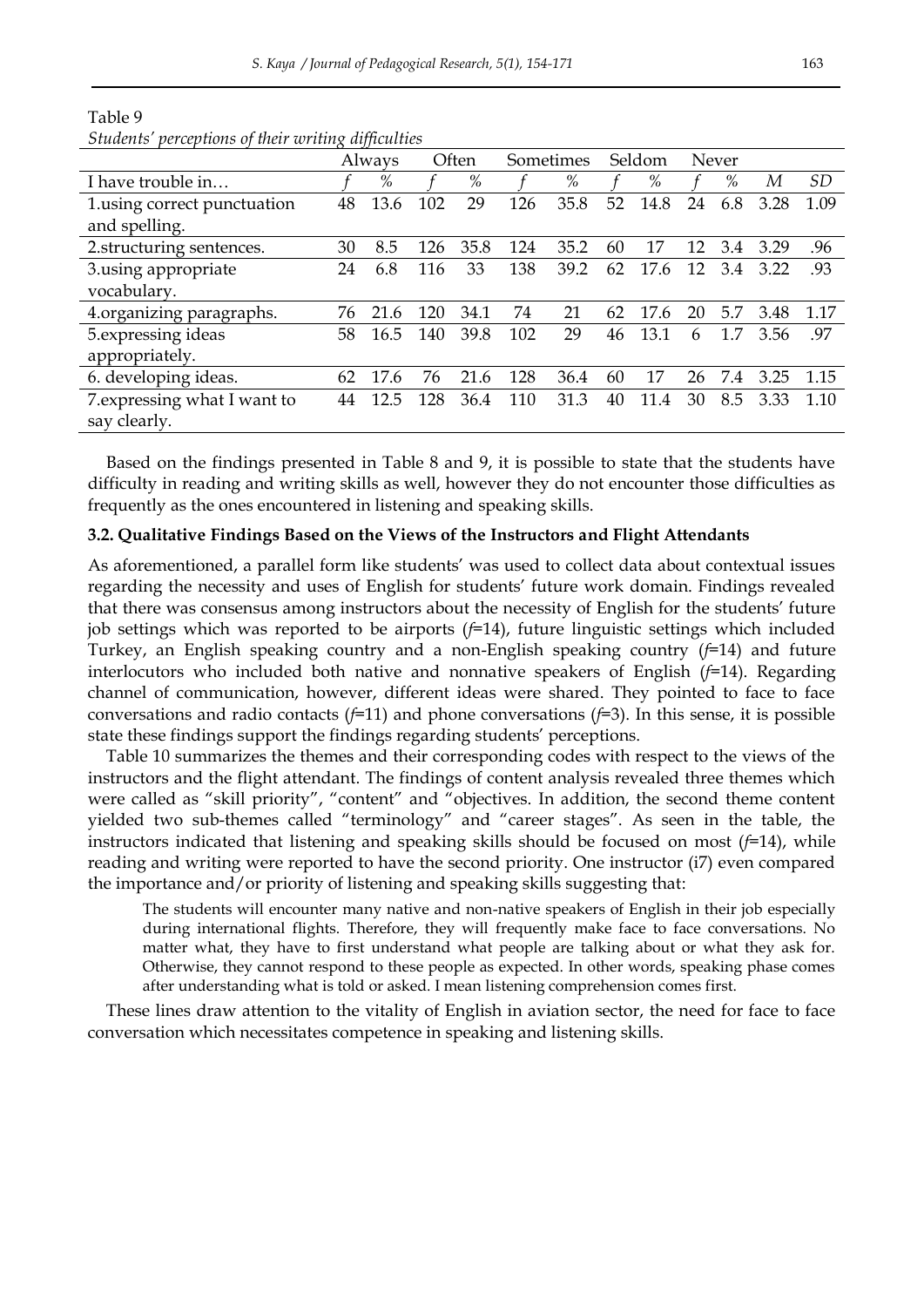| Themes            | Sub-themes         | Codes                                       | f              | $\%$ |
|-------------------|--------------------|---------------------------------------------|----------------|------|
| 1. Skill priority |                    | 1.1. Listening & speaking as first priority | 14             | 100  |
|                   |                    | 1.2. Reading & writing as second priority   | 11             | 78.6 |
| 2. Content        | 2.1. Terminology   | 2.1.1. Aviation terminology                 | 10             | 71.4 |
|                   |                    | 2.1.2. Foods & drinks                       | 8              | 57.1 |
|                   |                    | 2.1.3. Time                                 | 7              | 50   |
|                   |                    | 2.1.4. Prices                               | $\overline{4}$ | 28.6 |
|                   |                    | 2.1.5. Duty-free items                      | 5              | 35.7 |
|                   |                    | 2.1.6. Emergency cases                      | 5              | 35.7 |
|                   |                    | 2.1.7. Emergency equipment                  | $\overline{4}$ | 28.6 |
|                   |                    | 2.1.8. Forbidden objects                    | $\overline{4}$ | 28.6 |
|                   | 2.2. Career stages | 2.2.1. Duties in reservations               | 3              | 21.5 |
|                   |                    | 2.2.2. Duties in ground operations          | 4              | 28.6 |
|                   |                    | 2.2.3. Duties in baggage                    | 6              | 42.9 |
|                   |                    | 2.2.4. Duties in ticketing                  | 4              | 28.6 |
|                   |                    | 2.2.5 Duties in gate check-in               | 3              | 21.5 |
|                   |                    | 2.2.6. Duties in the ramp                   | 4              | 28.6 |
|                   |                    | 2.2.7. Occurrences before the flight        | 8              | 57.1 |
|                   |                    | 2.2.8. Occurrences during the flight        | 8              | 57.1 |
|                   |                    | 2.2.9. Health issues                        | 10             | 71.4 |
|                   |                    | 2.2.10. Food service                        | 12             | 85.4 |
|                   |                    | 2.2.11. After-flight duties                 | 8              | 57.1 |
| 3. Objectives     |                    | 3.1. Asking/answering questions             | 10             | 71.4 |
|                   |                    | 3.2. Accepting/refusing requests            | 8              | 57.1 |
|                   |                    | 3.3. Apologizing                            | 4              | 28.6 |
|                   |                    | 3.4. Making requests                        | 6              | 42.9 |
|                   |                    | 3.5. Making explanations                    | 7              | 50   |
|                   |                    | 3.6. Making suggestions                     | 6              | 42.9 |
|                   |                    | 3.7. Giving advice                          | 5              | 35.7 |
|                   |                    | 3.8. Offering help                          | 3              | 21.5 |

Table 10

*The themes and the corresponding codes for the use of English in Civil Aviation Department* 

A flight attendant (FA4) stated that:

Before I became a flight attendant, I started in reservations. Afterwards, I moved to the airport. Then I started to work in ground operations, baggage, ticketing, gate check-in, and the ramp. The last step was to fly. Therefore, the terminology related to all these duties should be learned by the candidates.

In these lines, she elaborated on the terminology issue and explained her steps to be a flight attendant, which indicated different duties and also the stages of their career path.

Another flight attendant (FA1) pointed to their duties, responsibilities and the unexpected events before the flight and reported that:

Before the flight, we [flight attendants] introduce ourselves at the briefing before the flight. After that we talk about and actually discuss everything including flight details, aircraft configuration, emergency equipment, and share our duties. In addition, we have to search for any dangerous or forbidden objects on board although the time is limited […] One day, there was a blind passenger on board, so I had to take care of him by accompanying him to his seat. We must be ready for anything.

In response to the necessary content question, a flight attendant (FA2) shared one of his experiences during the flight stating that:

Actually, I can answer this questions with many examples from my experiences. First of all, the students as future flight attendants should learn about possible problems that can be encountered on board. For example, there is sometimes delay after boarding. If this happens, the passengers normally wonder about it and ask a lot of questions. We have to inform many of these passengers.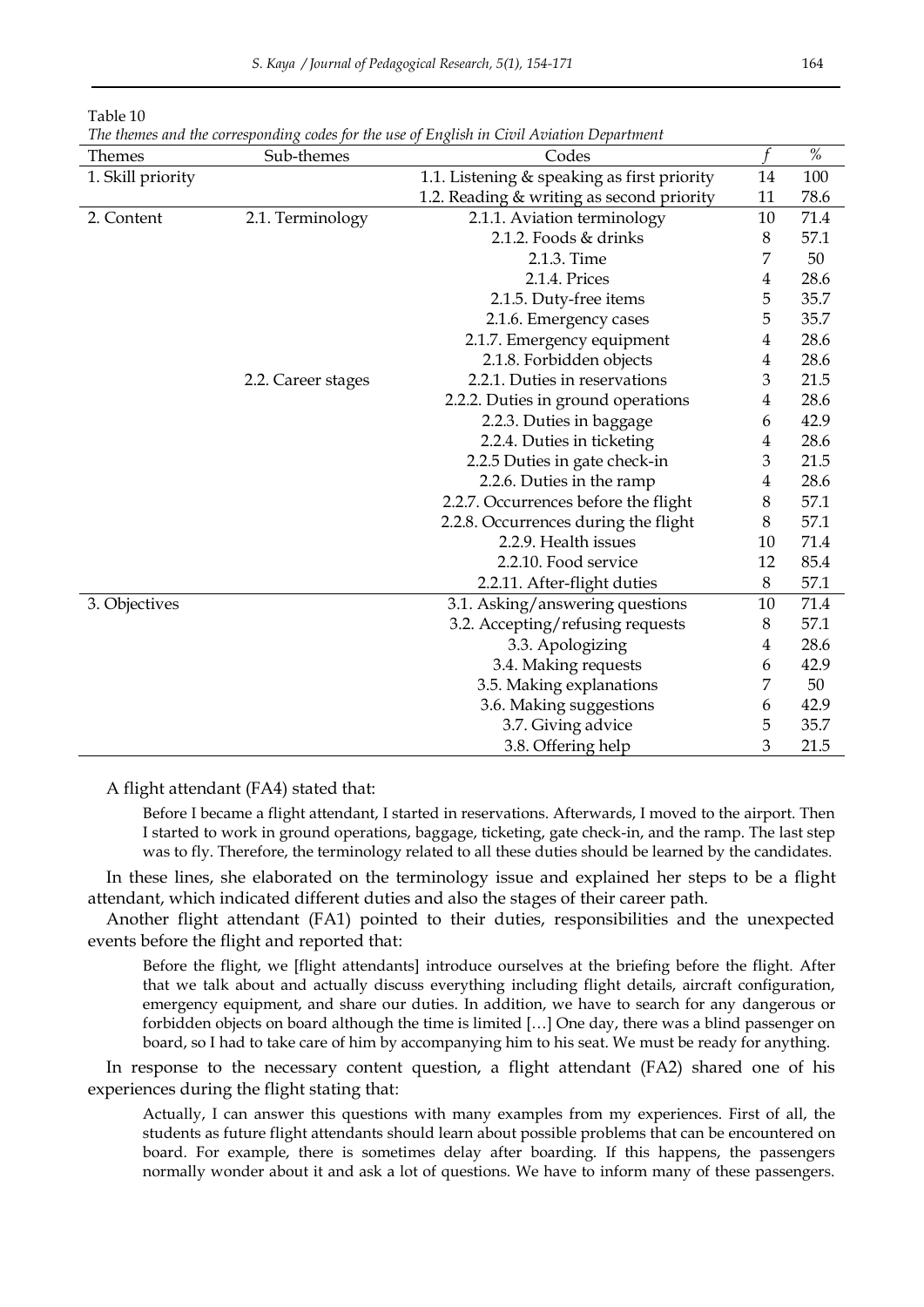We request to serve them food and drinks if they wish. The important point here is to be quite polite while asking and answering questions.

As another possible problem, a flight attendant (FA4) pointed to her experience with different problems encountered on board and reported that:

Sometimes, there are some ill passengers in the plane. The flight attendants have to deal with their problems as well. We give them suggestions like doctors or at least consultants. We try to calm them down in these cases. Likewise, in case of a turbulence, the passengers need to be relieved, so give them advices. Sometimes we encounter some angry passengers, so we try our best to calm them down as well. Actually, we act like real problem solvers and I sometimes feel like a suggestion provider…

Another flight attendant mentioned her duties during the flights, specifically the international flights and reported that:

One of our best-known duty is to serve foods and drinks. Most of the passengers wait for this service. We need to be very patient during this activity, because we encounter various requests from the passengers. Regarding international flights, we turn into saleswoman, because sell duty-free items. This is a very tiring job and I hate it. They ask many questions about the items including their quality, price, they even make bargains. (FA3)

Some of the most detailed views of the flight attendants presented directly above can be taken as reference points while developing and organizing the content of an ESP curriculum for aviation as they refer to valuable conversation topics most likely to occur between a flight attendant and a passenger. They can also be used to formulate the objectives of the curriculum. That is because, these direct quotations can be turned into objectives like "accepting/refusing/making requests, making explanations, asking/answering questions, making suggestions, giving advice, offering help etc."

### **4. Discussion and Conclusion**

The aim of this research was to arrive at some insights which could guide the design of a curriculum for the ESP classes of cabin services program. The findings and the corresponding discussion with respect to the related research questions are presented below.

To start with contextual issues regarding the necessity and uses of English for students' future work domain, the participants agree that English is necessary for aviation sector. This finding is echoed by the studies of Boran (1994), Diken (2006), Ulla and Winitkun (2017) who used different target students in their studies. This finding shows the unique needs of particular students. The second finding was that the airports will be their most likely job setting. To this connection, the sentence patterns and vocabulary used in an airport setting can be part of an ESP curriculum designed specifically for the students of cabin services.

With respect to the channel of communication in their future careers, face to face conversations were ranked as the mostly used channel of communication as found by Boran (1994) and Diken (2006), while phone conversations and radio contact were counted as other ways of communication. To this connection, it is possible to state that the students will need to establish communication frequently while working. Considering the international passengers, they will be expected to communicate in English. Hence, students need to be provided with speaking activities more frequently than other skills. This finding was consolidated with the perceptions of the students, the views of the instructors and the flight attendants about the most important language skills for their job as well, because the findings indicated that listening and speaking skills were the most important language skills for their future job settings. The literature, on this issue, points to different language skills for different participants. To illustrate, the findings of the studies conducted by Boran, 1994, Gokce and Batman (2015), Kaur and Khan (2010), Nguyen and Nguyen, (2017) pointed to the same skills as important ones for the target students in their studies, while speaking and writing were found to be the skills that engineering students needed to develop most in the study of Midoul (2013). Arik (2002) reported that priority should be given to reading skills,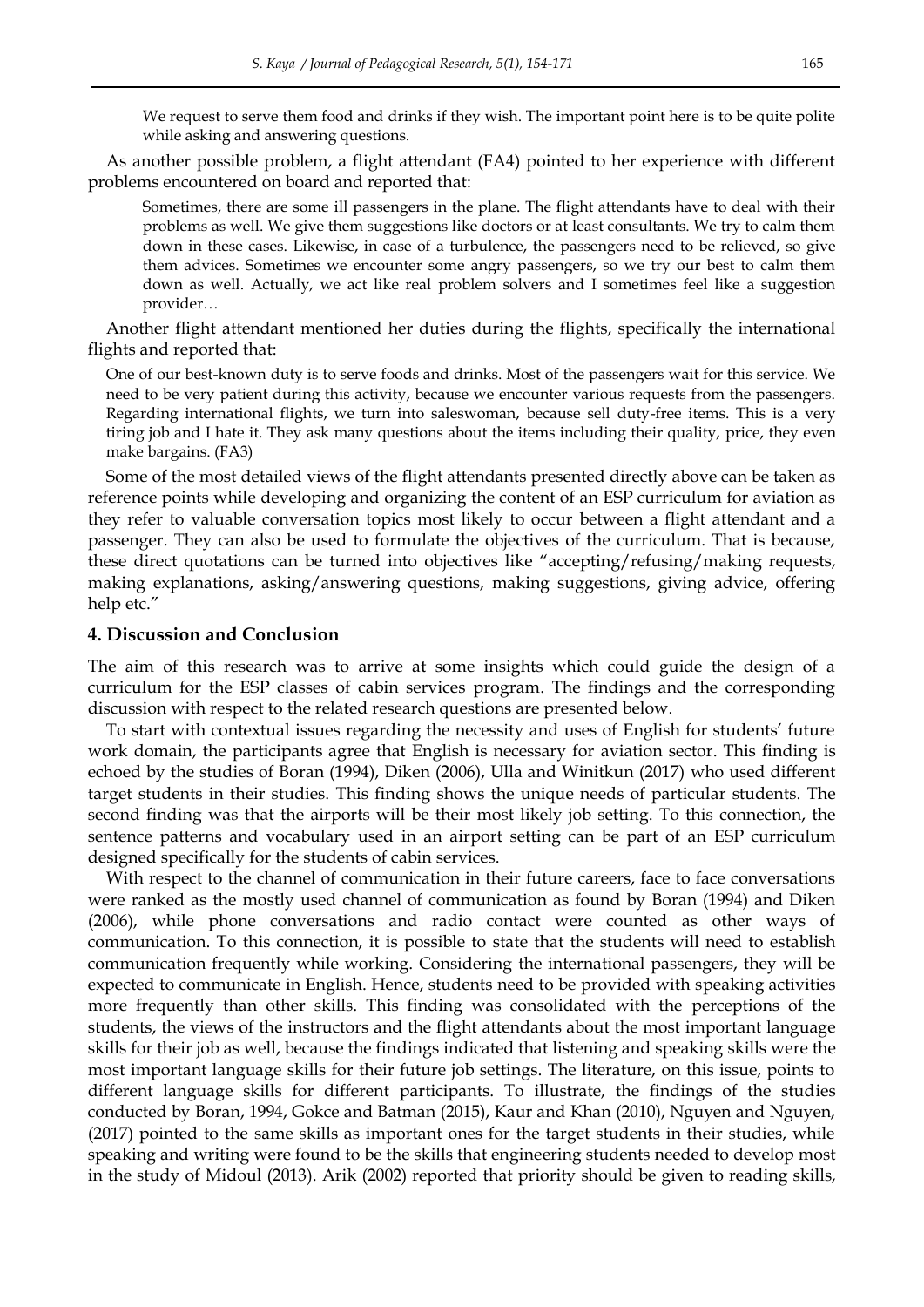while Mazdayasna and Tahririan (2008) and Buyukyavuz (2006) found out that reading comprehension, followed by listening, speaking and writing were the most important skills needed for their target students. Ulla and Winitkun (2017) and Diken (2006) emphasized the importance of speaking skills. On the other hand, in the sudy of Alsamadani (2017), students pointed to the importance of reading and writing skills, while the teachers regarded reading and listening skills as the most important skills. Likewise, Gessesse (2009) found that students proposed speaking and reading as the most important skills to develop, while the teachers recommended speaking and writing as the most important skills. In contrast to these studies which lacked a consensus among the participants indicating the importance of different language skills for the same target groups, all participants included in this study pointed to the same language skills, which supports the reliability of this study.

Afterwards, the students' proficiency levels in the four language skills were investigated through students' perceptions. The findings of this study, in line with the study of Boran (1994), indicated that the students were least competent in speaking and listening skills although they were expected to be more competent in these skills. On the other hand, Alsamadani (2017) found that the students were least competent in speaking and writing skills.

Likewise, as a cross-validating finding, the students reported that they encountered difficulty in speaking skills most frequently, which was followed by listening skills. Therefore, more emphasis should be paid on speaking and listening skills; otherwise, students could have communication problems in their future work settings, or worse they might not even manage to attain a job.

After these analyses, the specific difficulties or problematic subskills encountered in specific language skills were investigated. The findings regarding the difficulties encountered in speaking skills indicated that the students "had difficulty in giving oral presentations"; "in wording what they want to say quickly enough", "worried about saying something in case they made a mistake in English", "did not know how to say something in English", "did not know the best way to say something in English", "had difficulty with their pronunciation of words", "had difficulty remembering the English equivalent of the word they wanted to say". In other words, they had difficulty in all items. The findings with respect to the difficulties encountered in listening skills indicated that the students had trouble in understanding lengthy descriptions of English, understanding informal English, understanding fast conversations, and understanding conversations in different accents.

Based on these findings, it can be put forward that the students had difficulties in speaking skills most, it was followed by listening, writing and reading skills, respectively. It is possible to come across different problematic subskills in the literature. Among these studies, Boran (1994) indicated that the difficulties in language learning arised from lack of grammar, vocabulary and sentence word order issues. Midoul (2013) found that within speaking, the students were more challenged by presentations, not knowing the best way to express themselves in the target language and to participate in class or group discussions, conferences and seminars, while in writing they were confronted by writing reports/projects, application letters, CVs and emails. According to the study of Diken (2006), students had difficulty in understanding what was spoken and what was listened, and in expressing themselves fluently.

The content analysis of qualitative data gathered from the instructors and the flight attendants indicated that the content of an ESP curriculum for the students of cabin services program should include aviation terminology as aforementioned. In addition to aviation terminology, the long direct quotations indicated that vocabulary with respect to food and drinks, saying prices, dutyfree items, emergency equipment etc. should be included in the ESP curriculum. Their duties and responsibilities were compiled under the theme of "objectives" and they included accepting/refusing/making requests, making explanations, asking/answering questions, making suggestions, giving advice, offering help etc. The difficulties encountered and these duties/responsibilities can be taken as the problematic subskills that the students should improve, so they can be formulated as objectives in an ESP curriculum.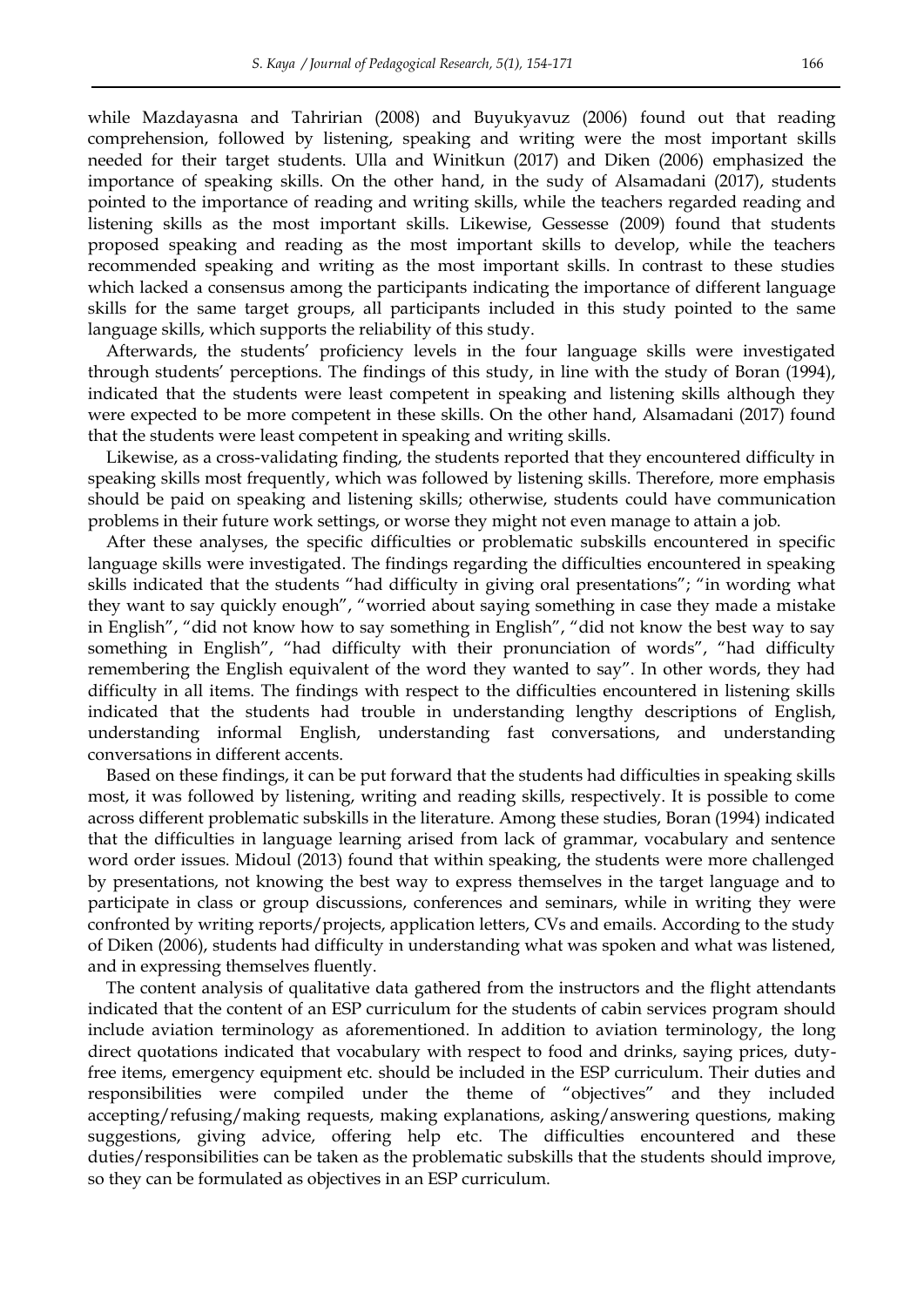All of these findings indicated that the students, the instructors and the flight attendants highlighted the necessity of adapting the content of the course in order to respond to the student's specific needs, which is echoed by the conclusions of Alsamadani (2017), Nguyen and Nguyen (2017) and Boran (1994).

Note that all the studies cited above have come up with many suggestions for an ESP curriculum for their target students depending on the needs analysis. To provide some suggestions from literature, Gessesse (2009) suggested communicative activities. Likewise, Nguyen and Nguyen (2017) emphasized the need for more interactive speaking activities in order to maximize students' speaking skills. Lastly, Kaur and Khan (2010) suggested inclusion of specialized vocabulary activities, workplace-based oral presentations, and course materials and topics relevant to students' area of specializations. However, none of these studies have come up with a sample curriculum or at least a guide to exemplify from where to start. As an addition to literature, this study presents the following sample procedures while developing a sample vocational English language curriculum for the students of cabin services program, which was the starting point of this study. Among the many curriculum development models suggested, Hilda Taba's model is suggested to be used while developing an ESP curriculum as it can be managed by the implementers (teachers/instructors) rather than decision makers or administrators. As suggested by Taba (1962), a curriculum should be designed by its users, namely the teachers who are going to implement it.

This study resulted in many noteworthy findings about the components of a curriculum. Now, it is time to put these pieces together. The major steps of her model and the suggestions to be followed for an ESP curriculum based on need analysis are presented below:

*1. Diagnosis of needs:* In this first step, the teacher (curriculum designer) "identifies the needs of the students for whom the curriculum is being planned" (Ornstein & Hunkins, 2017, p. 213). This curriculum is planned for the students of cabin services and their needs have been identified as presented above. More concretely, these students need to develop their listening and speaking skills to manage an effective conversation with English-speaking passengers. What is to add, they need to be exposed to authentic content about their future work settings.

*2. Formulation of objectives:* The teacher specifies the objectives (Ornstein & Hunkins, 2017) in this step. Before formulating the objectives, the aims and goals of the curriculum should be specified. In this case, a sample aim can be stated as "effective communication in an English-medium context" in a comparatively general fashion. A sample goal, on the other hand, can be formulated as "students will be able communicate in English effectively in an airport context", or "students will develop their listening and speaking skills". This study arrived at some important findings about the necessary language skills with respect to the four language skills, some problematic subskills and the duties the flight attendants pointed while describing their job can. The objectives can be formulated taking these findings into consideration. As this study indicated these students needed to develop their speaking and listening skills and more problematic subskills were found to be related to these skills, therefore the objectives should be based on them. It is advisable to check Bloom's taxonomy of objectives before formulating the objectives. Lots of examples can be listed, but some sample objectives are presented below:

Students will be able to … "recall the names of emergency equipment, tell the names of dutyfree items, describe foods and drinks, tell the time, interview the passengers, make offers, make requests, respond to the requests, decline requests, make suggestions, give advices, offer help, ask about preferences, make apologizes, ask/answer questions, understand fast conversations, comprehend conversations in different accents".

*3. Selection of content:* In this step, the content appropriate to help students obtain the above selected objectives is chosen. This indicates that the objectives and content should match (Ornstein & Hunkins, 2017). Table of specification can be used to show what kind of content will be used for a specific objective. A topical design is suggested. Two samples for content suggestion based on the objectives above are presented below, but the list can continue: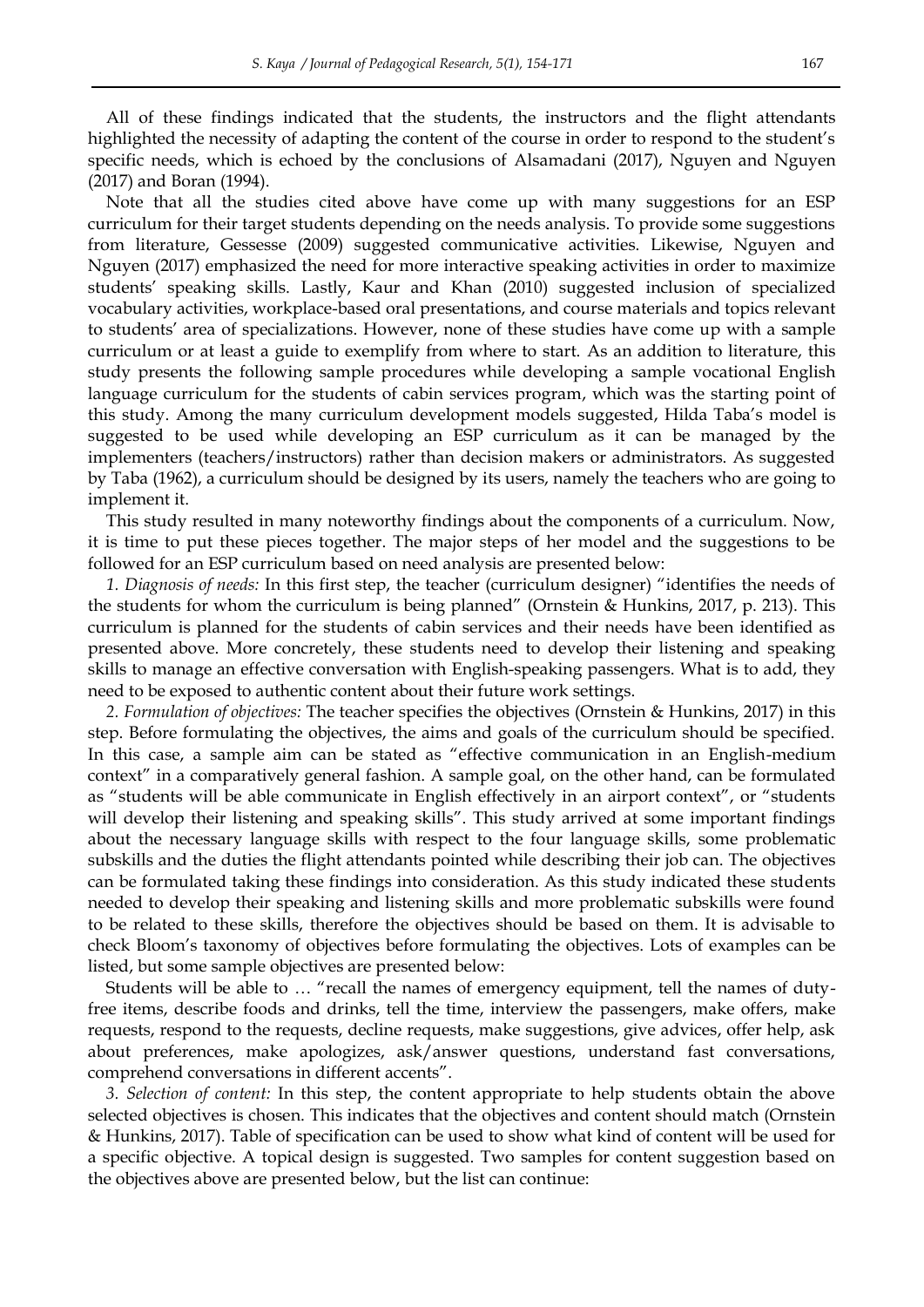a. The students can practice the objectives such as describing food and drinks, making offers, and asking about preferences with a content about meal service.

b. The students can practice the objectives such as giving advice, making suggestions and offering help with a content about health problems.

*4. Organization of content:* In this phase, the teacher organizes the content into a sequence (Ornstein & Hunkins, 2017). For these students, the content can be sequenced with a chronological sequencing which "reflects the times of real-world occurrences" (Ornstein & Hunkins, 2017). In this case, the content can be sequenced in a way that reflects the career path of these students and the occurrences encountered before, during and after the flights. To this connection, attention must be paid on the use of authentic and real life texts and tasks.

*5. Selection of learning experiences:* The teacher selects instructional strategies, methods and techniques to engage the students with the content (Ornstein & Hunkins, 2017). Sample suggestions are provided below:

a. The content about meal service can be delivered with a video focusing on the details of this process. Then, the students can be asked to share their ideas about the important parts of this process in a speaking activity. Afterwards, they can be assigned with some roles to role-play/act out in similar scenes in groups or pairs. This means that dialogues should be utilized very frequently in order to develop both their listening and speaking skills.

b. The content about health issues can be delivered with a listening text including the experiences of different flight attendants with the passengers having health problems. Following this, the students can be provided with a dialogue to see language patterns, which would be assessed with a true-false activity. They can be asked to discuss the suggestions made by the flight attendants, or they can be given similar cases for which to offer help and give advices. Role-play and drama can be utilized here as well.

*6. Organization of learning activities:* Based on the content, the teacher organizes the learning activities into a sequence in this step (Ornstein & Hunkins, 2017) paying attention to the particular students who will be taught. The learning experiences can be organized from simpler activities and receptive skills to achieve to more difficult and productive ones. As seen in the delivery of the content about health issues above, a comparatively simpler listening activity was suggested first and the suggestions ended up with a more difficult activity, role-play.

*7. Evaluation and means of evaluation:* This is the assessment phase. The curriculum planner determines which objectives have been accomplished (Ornstein & Hunkins, 2017). In this curriculum, the emphasis should be on the assessment of the objectives regarding speaking and listening skills.

To sum up, this sample of the students needs a learner-centered curriculum led by their specific needs. To this connection, the students should be active throughout the instructional process, so the teacher is expected to be a facilitator who should provide the students as much practice as possible. More concretely, they should be encouraged to speak English as much as possible, but the content should be limited to real life occurrences likely to be experienced in their future work contexts. The procedures described above can be taken as a guide to develop an ESP curriculum depending on the results arrived through needs analysis.

Although this study was planned and undertaken with utmost care, it is not without limitations. Note that this is not a conclusive curriculum and it is open to improvement in terms of more content and objectives. To this connection, future research could utilize observation schedules to further validate these findings.

**Acknowledgement.** Part of this study was presented orally at International Pegem Conference on Education held in 16-18.09.2020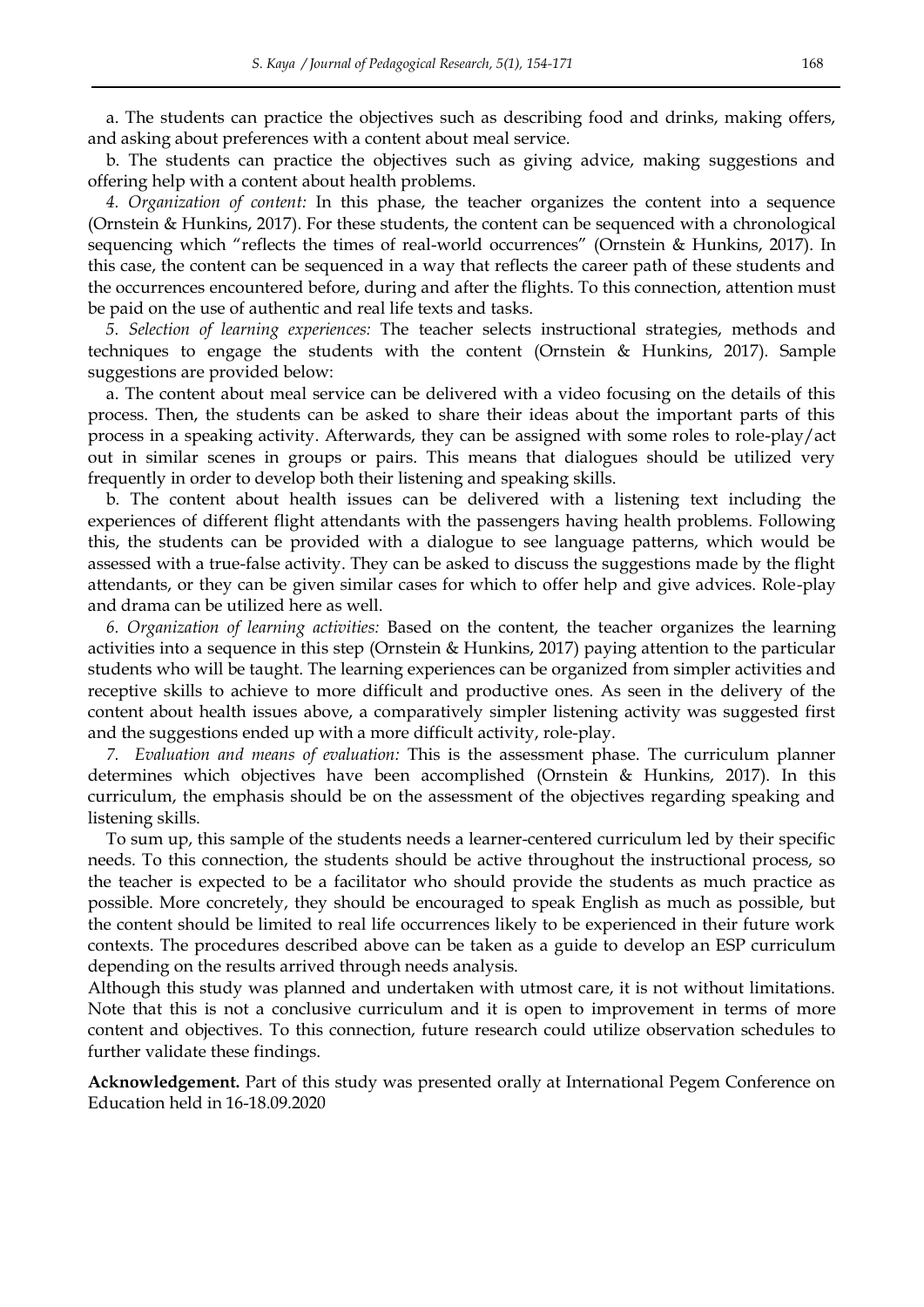### **References**

- Alfehaid, A. F. T. (1994). *Developing an ESP curriculum for students of health sciences through needs analysis and course evaluation in Saudi Arabia* (Unpublished doctoral dissertation). University of Leicester, UK, Leicester.
- Ali, H. I. H., & Salih, A. R. A. (2013). Perceived views of language teachers on the use of the needs analysis in ESP materials writing. *English Language Teaching, 6*(3), 11-19.<http://dx.doi.org/10.5539/elt.v6n3p11>
- Alsamadani, H. A. (2017). Needs analysis in ESP context: Saudi engineering students as a case study. *Advances in Language and Literary Studies, 8*(6), 58-68.<http://dx.doi.org/10.7575/aiac.alls.v.8n.6p.58>
- Arik, S. (2002). *An investigation into the requirements of discipline teachers for academic English language use in a Turkish medium university* (Unpublished doctoral dissertation), Bilkent University, Ankara.
- Ayas, Ö., & Kırkgöz, Y. (2013). The academic and vocational English language needs of the school of health students. *Çukurova University Faculty of Educational Journal, 42*(1), 39-55.
- Basturkmen, H., & Lewis, M. (2002). Learners' perspectives of success in an EAP writing course. *Assessing Writing*, 8, 31-46. [https://doi.org/10.1016/S1075-2935\(02\)00032-6](https://doi.org/10.1016/S1075-2935(02)00032-6)
- Belcher, D. D. (2006). English for specific purposes: teaching to the perceived needs and imagined futures in the world of work, study, and everyday life. *TESOL Quarterly*, 40, 133–156.
- Benesch, S. (1996). Needs analysis and curriculum development in EAP: An example of a critical approach. *Testing English to Speakers of Other Language Quarterly, 30*(4), 723-738.<https://doi.org/10.2307/3587931>
- Benesch, S. (1999). Right analysis: Studying power relations in an academic setting. *English for Specific Purposes, 18*, 313-327. [https://doi.org/10.1016/S0889-4906\(98\)00011-8](https://doi.org/10.1016/S0889-4906(98)00011-8)
- Berman, R., & Cheng, L. (2001). English academic language skills: Perceived difficulties by undergraduate and graduate students, and their academic achievement. *Canadian Journal of Applied Linguistics, 4*(1-2), 25- 40.
- Boran, G. (1994). *A needs analysis for ESP classes at the Tourism Education Department of the Trade Business and Tourism Education Faculty of Gazi University* (Unpublished master's thesis). Bilkent University, Ankara.
- Brindley, G. (1989). The role of needs analysis in adult ESL program design. In R. K. Johnson. (Eds.), *The second language curriculum* (pp.63-78). Cambridge University Press.
- Brown, J. D. (1995). *The elements of language curriculum: A systematic approach to program development.* Heinle & Heinle/Cambridge University Press.
- Buyukyavuz, O. (2006). *Teaching foreign language (English) for specific purpose applying needs analysis (the case of S.D.U. Egirdir vocational school)* (Unpublished master's thesis). Suleyman Demirel University, Isparta.
- Casanave, C., & Hubbard, P. (1992). The writing assignments and writing problems of doctoral students: Faculty perceptions, pedagogical issues, and needed research. *English for Specific Purposes, 11*(1), 33-49. [https://doi.org/10.1016/0889-4906\(92\)90005-U](https://doi.org/10.1016/0889-4906(92)90005-U)
- Chen, Y. (2006). From the common core to specific. *Asian ESP Journal, 1*(3), 24-50.
- Chia, H.-U., Johnson, R., Chia, H. L., & Olive, F. (1999). English for college students in Taiwan: A study of perceptions of English needs in a medical context. *English for Specific Purposes, 18*(2), 107-119. [https://doi.org/10.1016/S0889-4906\(97\)00052-5](https://doi.org/10.1016/S0889-4906(97)00052-5)
- Clement, A., & Murugavel, T. (2015). English for employability: A case study of the English language training needs of engineering students in India. *English Language Teaching, 8*(2), 116-125. <https://doi.org/10.5539/elt.v8n2p116>
- Cohen, L., Manion, L., & Morrison, K. (2007). *Research methods in education*. Taylor and Francis Group.
- Creswell, J. W. (2009). *Research design: Qualitative, quantitative, and mixed methods approaches.* (3rd Ed.). Sage Publications.
- Cutting, J. (2011) English for airport ground staff. *English for Specific Purposes, 31,* 3-13. <https://doi.org/10.1016/j.esp.2011.06.002>
- Derado, S. D. (2015). Fostering cross-cultural communicative competence in business English classes through literary short stories. *ESP Today, 3*(1), 99-119.
- Diken, Ü. (2006). *Teaching foreign language (English) for specific language purpose applying need analysis (the case study of S.D.U. Eğirdir Vocational High School)* (Unpublished master's thesis). Süleyman Demirel University, Turkey.
- Dudley-Evans, T., & St. John, M. J. (1998). *Developments in ESP: A multi-disciplinary approach.* Cambridge University Press.
- Evans, S., & Green, C. (2007). Why EAP is necessary: A survey of Hong Kong tertiary students. *Journal of English for Academic Purposes*, 6, 3-17.<https://doi.org/10.1016/j.jeap.2006.11.005>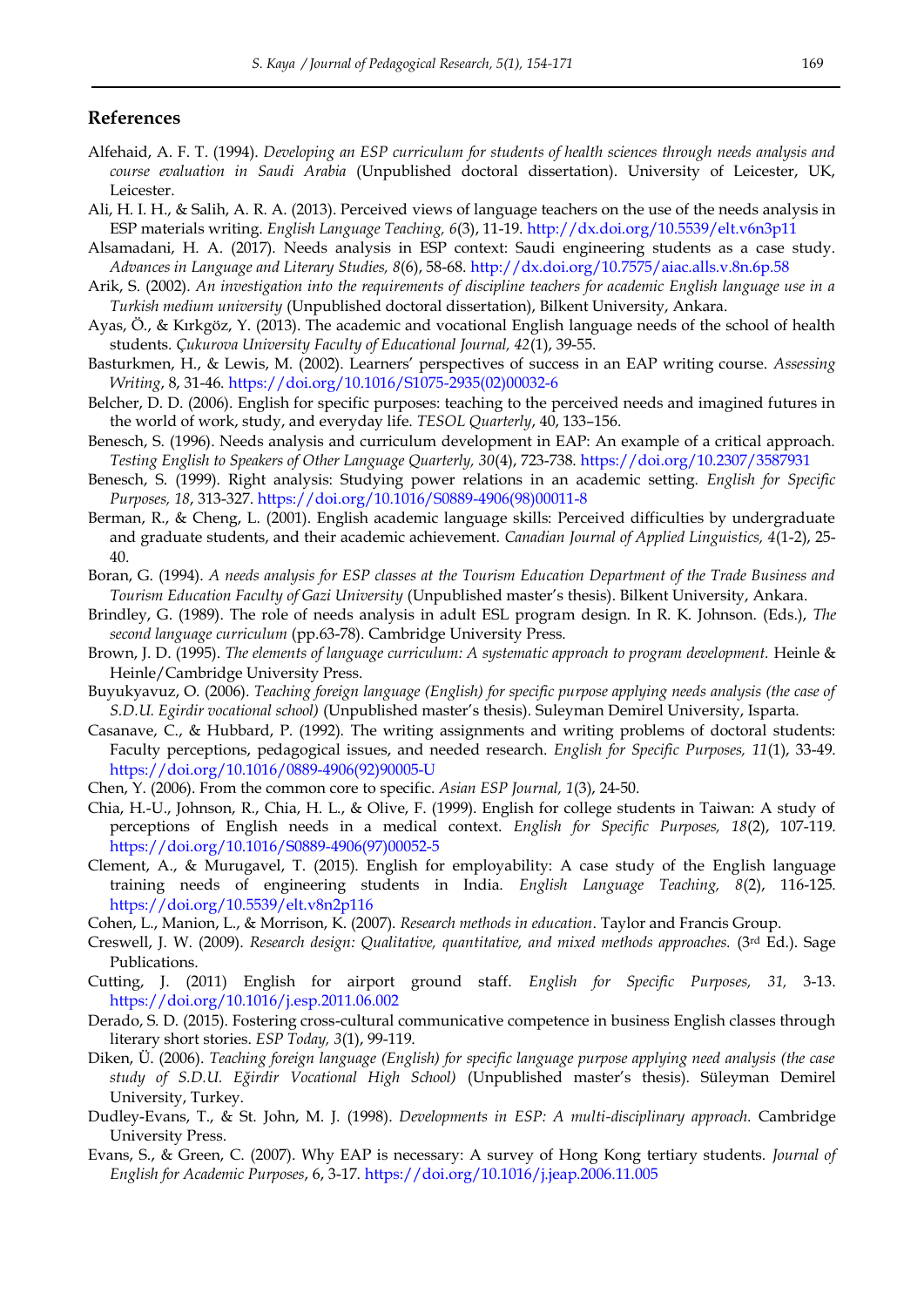- Evans, S., & Morrison, B. (2011a). Meeting the challenges of English-medium higher education: The first-year experiences in Hong Kong. *English for Specific Purposes*, *30*, 198-208. <https://doi.org/10.1016/j.esp.2011.01.001>
- Evans, S., & Morrison, B. (2011b). The first term at university: Implications for EAP. *ELT Journal, 65*(4), 387- 397.<https://doi.org/10.1093/elt/ccq072>
- Ferris, D. (1998). Students' views of academic aural/oral skills: A comparative needs analysis. *TESOL Quarterly*, 32, 289-318.<https://doi.org/10.2307/3587585>
- Flowerdew, J., & Miller, L. (1992). Student perceptions, problems and strategies in second language lecture comprehension. *RELC Journal, 23*, 60-80.
- Fox, J., & Artemeva, N. (2017). From diagnosis toward academic support: Developing a disciplinary ESPbased writing task and rubric to identify the needs of entering undergraduate engineering students. *ESP Today*, *5*(2), 148-171.
- Fraenkel, J. R, Hyun, H.H., & Wallen, N. E. (2012). *How to design and evaluate research in education* (8th Ed.). McGraw Hill
- Gall, M. D., Gall, J. P., & Borg, W. W. (2003). *Educational research: an introduction.* Pearson Education Inc.
- Gessesse, M. (2009). *Identifying students' language needs in private medical colleges in Bair Dar* (Unpublished master's thesis). Bahir Dar University, Ethiopia.
- Gokce, A., & Batman, O. (2015). Needs assessment of English for occupational purposes (EOP) education in tourism associate degree programs based on students' opinions. *PARADOKS Economics, Sociology and Policy Journal, Special Issue 1,* 211-264.
- Hutchinson, T., & Waters, A. (1987). *English for specific purposes: A learning-centered approach.* Cambridge University Press.
- Hyland, K. (1997). Is EAP necessary? A survey of Hong Kong undergraduates. *Asian Journal of English Language Teaching, 7*, 77-99.
- Ivanic, R. (2006). Language, learning and identification. In R. Kiely, P. Rea- Dickins, H.Woodfield, & G. Clibbon (Eds.), *Language, culture and identity in applied linguistics* (pp. 7-29). British Association for Applied Linguistics.
- Jenkins, S., Jordan, M., & Weiland, P. (1993). The role of writing in graduate engineering education: A survey of faculty beliefs and practices. *English for Specific Purposes, 12*(1), 51-67. [https://doi.org/10.1016/0889-](https://doi.org/10.1016/0889-4906(93)90027-L) [4906\(93\)90027-L](https://doi.org/10.1016/0889-4906(93)90027-L)
- Johns, A. M. (1981). Necessary English: A faculty survey. *TESOL Quarterly, 15*(1), 51- 57. <https://doi.org/10.2307/3586373>
- Jones, G. (1990). ESP textbooks: Do they really exist? *English for Specific Purposes, 9,* 89-93. [https://doi.org/10.1016/0889-4906\(90\)90030-G](https://doi.org/10.1016/0889-4906(90)90030-G)
- Kaewpet, C. (2009). A framework for investigating learner needs: Needs analysis extended to curriculum development. *Electronic Journal of Foreign Language Teaching*, *6*(2), 209-220.
- Kaur. S., & Clarke, C. M. (2009). Analyzing the English language needs of human resource staff in multinational companies*. ESP World*, *3*(24), 2009.
- Kaur, S. & Khan, A. B. M. A. (2010). Language needs analysis of art and design students: Considerations for ESP course design. *ESP World*, *2*(28), 1-15.
- Kikuchi, K. (2005). Student and teacher perceptions of learning needs: a cross analysis. *Shiken: JALT Testing & Evaluation SIG Newsletter*, *9*(2), 8–20.
- Lee, C. Y. (1998). English for nursing purposes: A needs assessment for professional-oriented curriculum design. *Academic Journal of Kang-Ning, 1*(1). 55-72.
- Leki, I., & Carson, J. (1994). Students' perceptions of EAP writing instruction and writing needs across the disciplines. *TESOL Quarterly, 28*(1), 285-296. <https://doi.org/10.2307/3587199>
- Mazdayasna, G., & Tahririan, M.H. (2008) Developing a profile of the ESP needs of Iranian students: The case of students of nursing and midwifery. *Journal of English for Academic Purposes, 7*(4), 277-289. <https://doi.org/10.1016/j.jeap.2008.10.008>
- Midoul, M. (2013). *Needs analysis of engineering students at ENSAM* (Unpublished master's thesis). Moulay Ismail University, Morocco.
- Moder, C. L. (2013). Aviation English. In B. Paltridge and S. Starfield (Eds.). *The handbook of English for specific purposes,* (227-242). Blackwell Publishing.
- Moslemi, F., Moinzadeh, A., & Dabaghi, A. (2011). ESP needs analysis of Iranian MA students: A case study of the university of Isfahan. *English Language Teaching, 4*(4), 121-129. <http://dx.doi.org/10.5539/elt.v4n4p121>